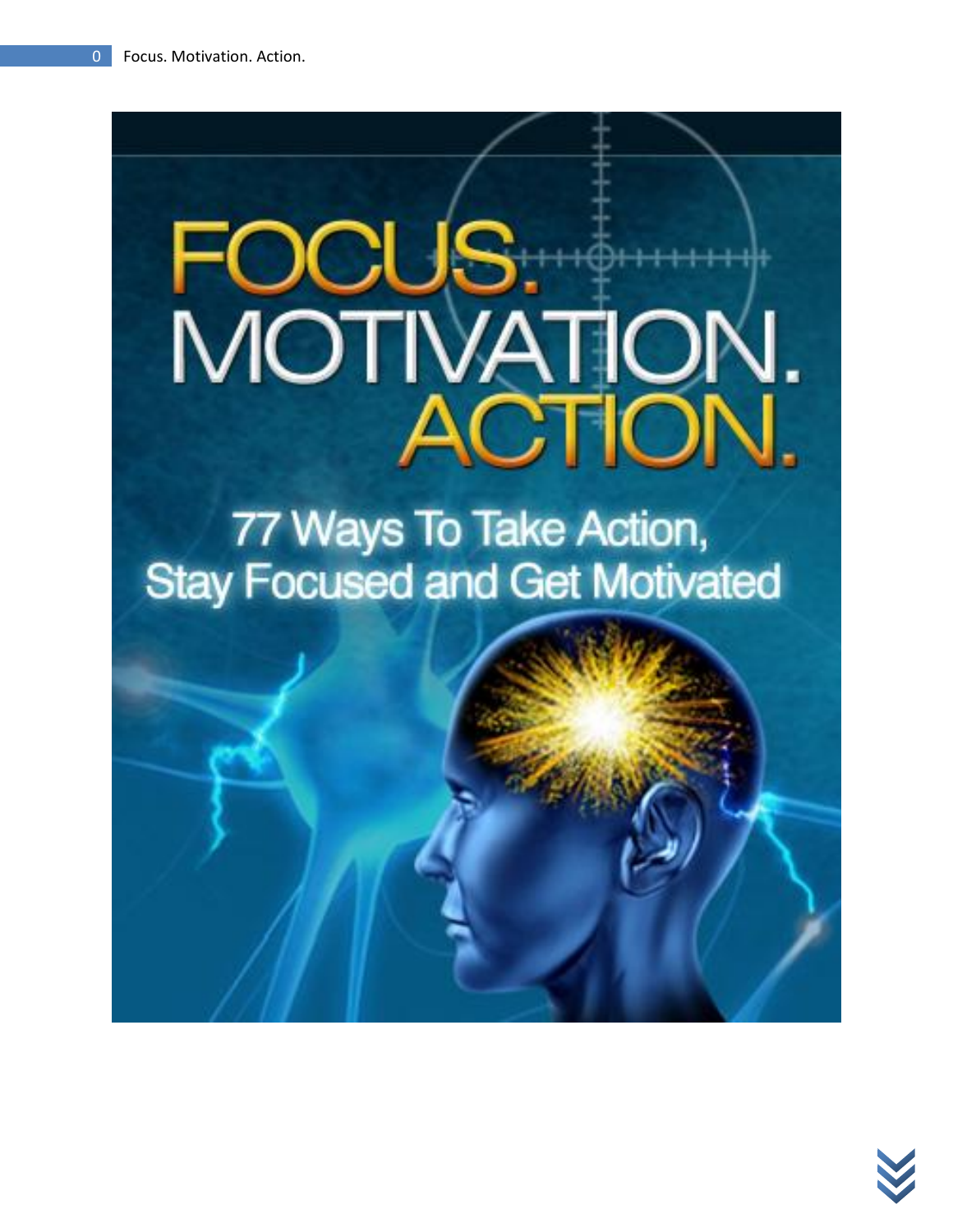# **Disclaimer**

This e-book has been written to provide information about self improvement. Every effort has been made to make this ebook as complete and accurate as possible. However, there may be mistakes in typography or content. Also, this e-book provides information only up to the publishing date. Therefore, this ebook should be used as a guide - not as the ultimate source.

The purpose of this ebook is to educate. The author and the publisher does not warrant that the information contained in this ebook is fully complete and shall not be responsible for any errors or omissions. The author and publisher shall have neither liability nor responsibility to any person or entity with respect to any loss or damage caused or alleged to be caused directly or indirectly by this ebook.

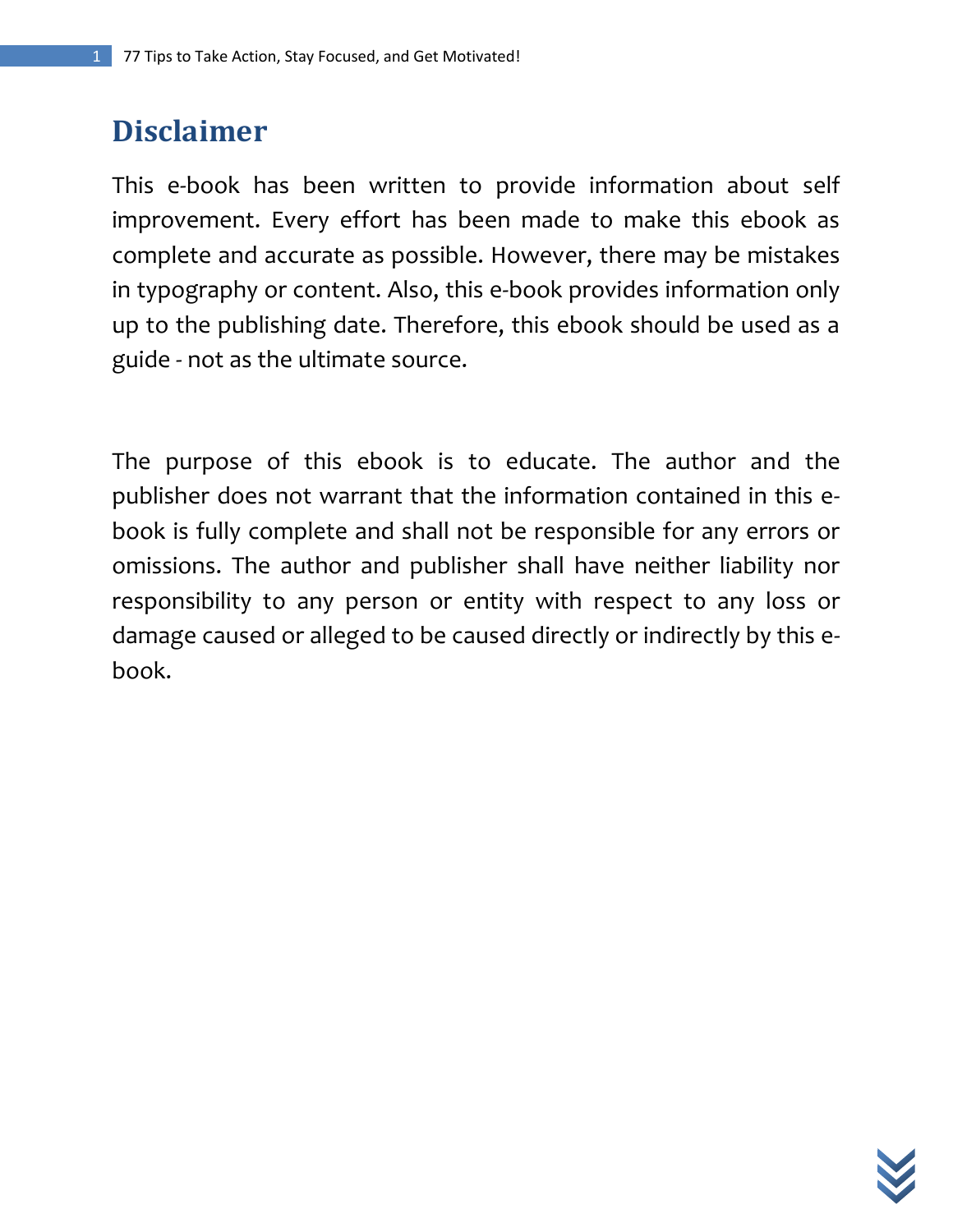# **Introduction**

Anyone can come up with a goal, but *not* everyone has the ability to achieve it. For that to happen, you need to take action first. Goals are not like dreams or prayers. You cannot just close your eyes and wish for it to happen. You have to *do something.*

But of course, it does not end there. Certainly, taking the first step toward reaching your goal is the most crucial but it is *not* the only thing you have to do. There are a lot more steps to take and work hard on, and for that you need to *be focused.* 

You need to learn how to ignore distraction. Perhaps in a perfect world, no person would have to be subjected to distraction when trying to accomplish a goal. But this is reality, and distraction comes in all shapes and sizes.

Sometimes, distraction comes from within. This is the *worst* obstacle of all because how do you ignore something that lives inside your mind or heart? This is when motivation kicks in. As the old adage goes, *when the going gets tough, the going gets tougher.*

- Goals are like a destination that you have to reach.
- Taking action is what gives you direction toward your goal.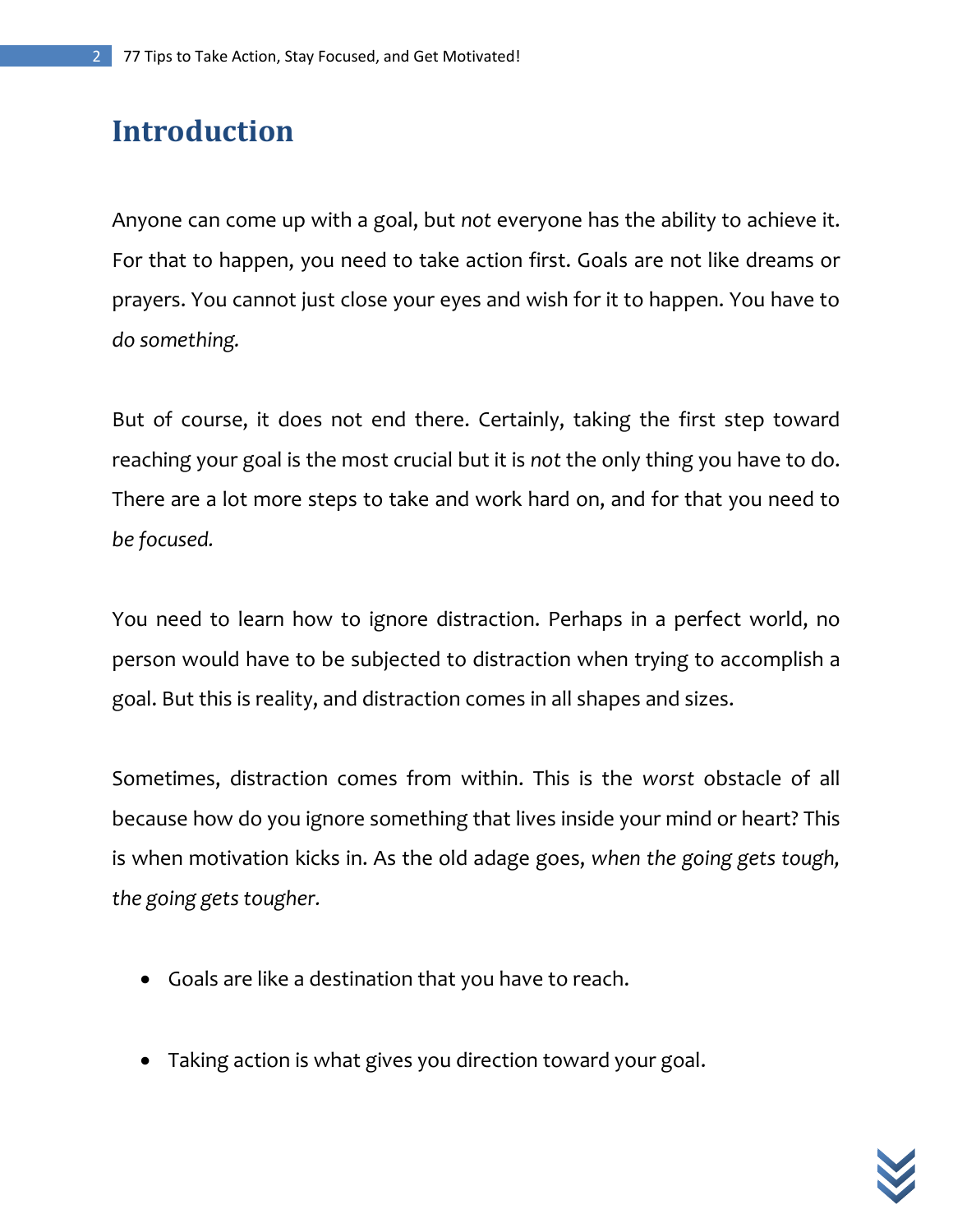- Staying focused ensures that you are always on the right path.
- And lastly, motivation is what makes sure that you will do anything and everything to reach the end of the path, arrive at your destination, and achieve your goal.

This is a never ending and rather flexible cycle. At times, you will need to motivate yourself in order to take action. Other times, you need to take action to stay focused. In any case, which goes first does not matter so do not be surprised if you find yourself jumping from one tip to another. What matters is that you are taking all the positive steps toward reaching your goal.

So if you are ready to finally make your goal come true, then here goes!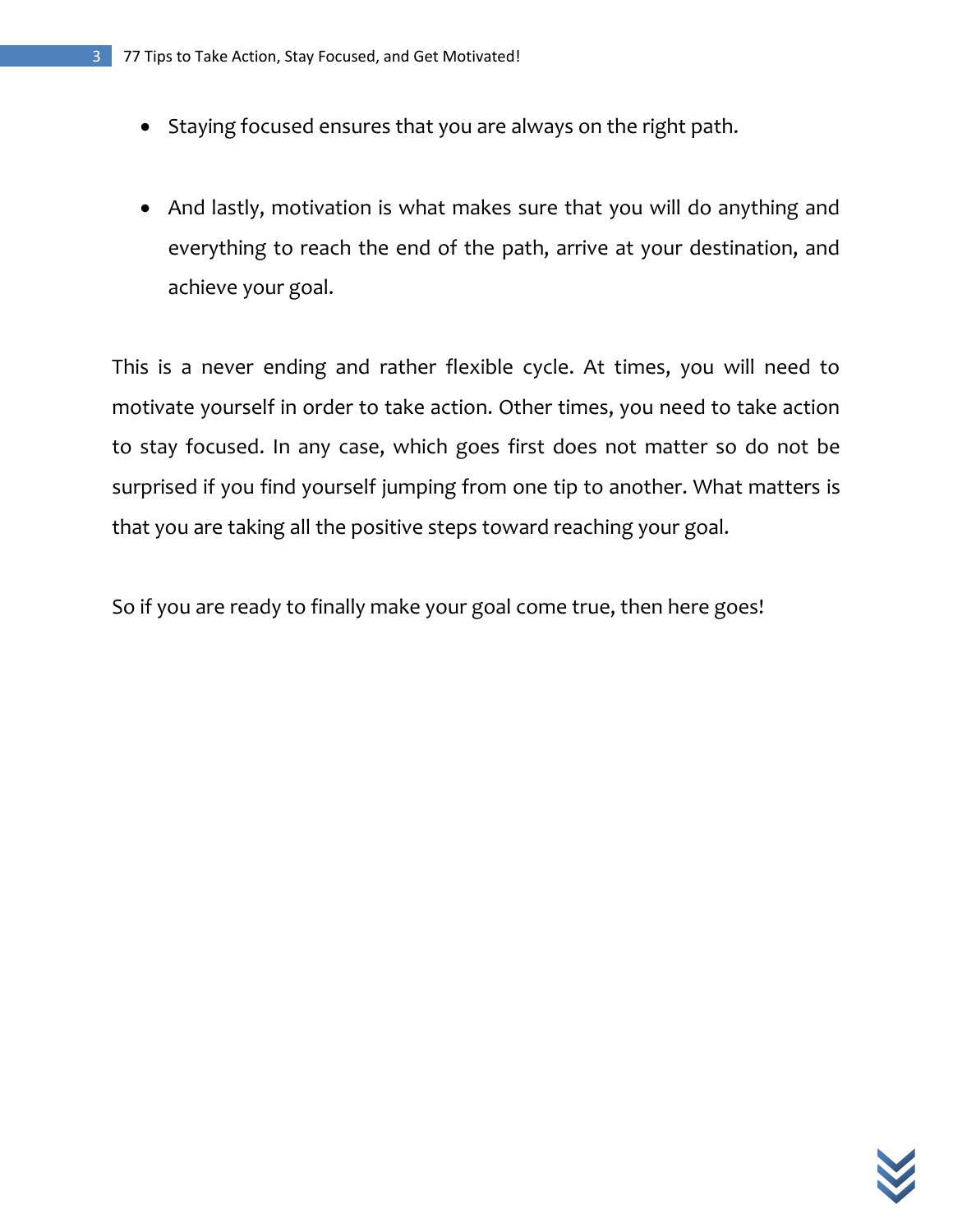# **Tips for Taking Action**

#### **Tip Number 1: Just do it.**

The first step is always the hardest. Your mind will come up with all sorts of scenarios to prevent you from taking that scary first step toward your goal. That does not mean you are a coward, though. It is just your brain's way of defending yourself.

Sometimes, though, you have to listen to what your heart has to say and *just do it.* Everything else will be a lot easier once you get past the first hurdle – and that is to ignore your brain's dire warnings and go with your gut instinct.

#### **Tip Number 2: Doing something is not always a** *physical* **thing.**

It is understandable if you mistook the need for taking action as doing something literally or physically. Yet you see, there are many other ways for you to take action without even lifting a finger. For that matter, consider the act of *planning.*

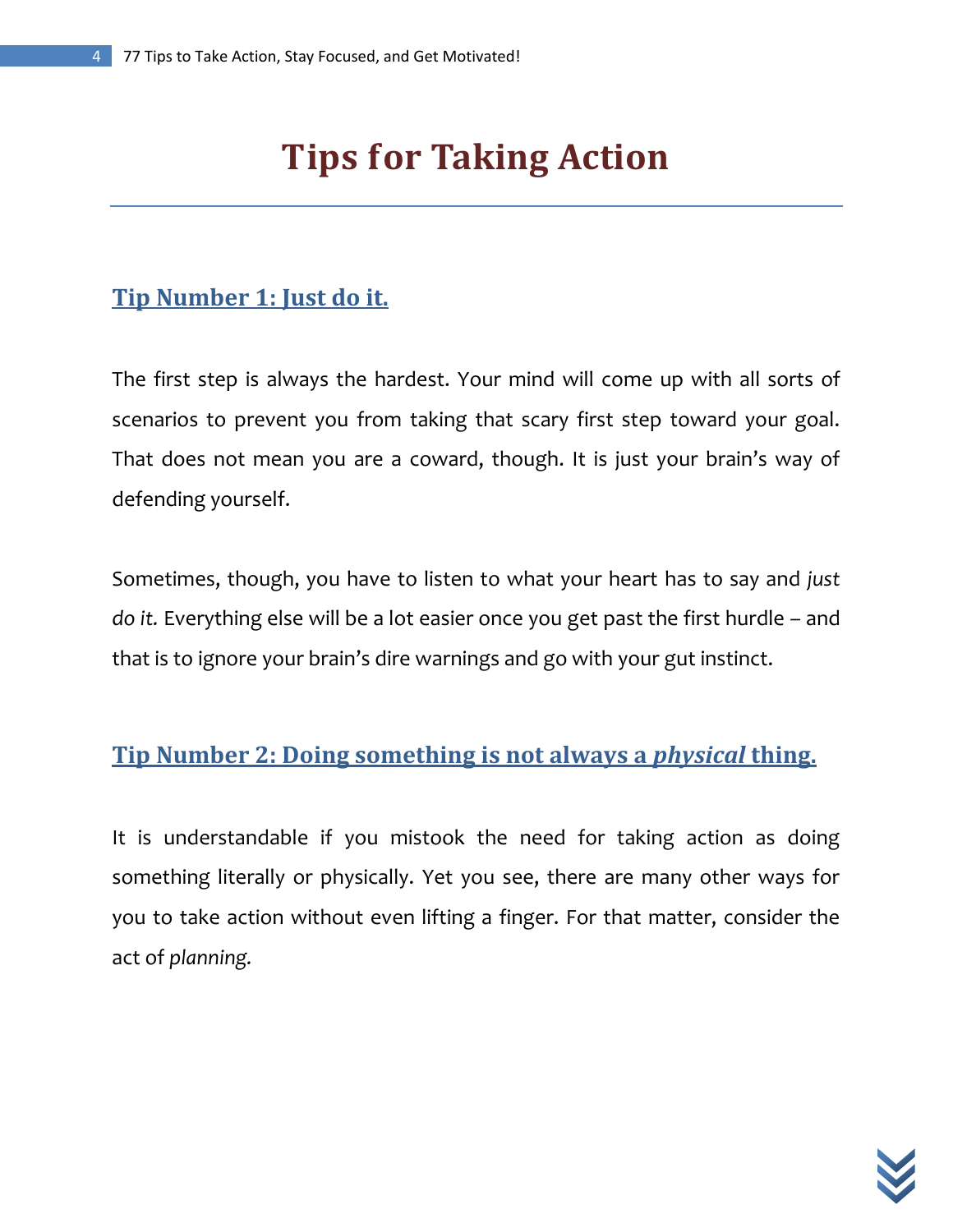It is never wise to try achieving a goal without a plan. If you want to spend the least amount of time and effort in achieving your goal, then you need to come up with a step-by-step plan for accomplishing it.

A good plan takes into account all potential consequences as well as all the possible avenues you may take in order to reach your objective.

#### **Tip Number 3: Breathing helps.**

Are you feeling nervous or nauseous? It is normal to feel uneasy about doing anything to reach your goal. Taking action is often synonymous to taking risk. You are nervous because you know that risks can either end with success or failure, and who wants to end up failing?

Whenever you feel like there is a panic attack coming in, just take a deep breath. Better yet, take several deep breaths. Studies show how breathing can effectively clear the mind and help calm your nerves. So go ahead and breathe inhale all the way from your stomach to take full advantage!

#### **Tip Number 4: Take a page from the most successful books.**

You may think that you are the only one suffering a certain kind of problem of a certain magnitude in this world, but you are not. With a little research, you are sure to find something in common with ordinary and extraordinary people.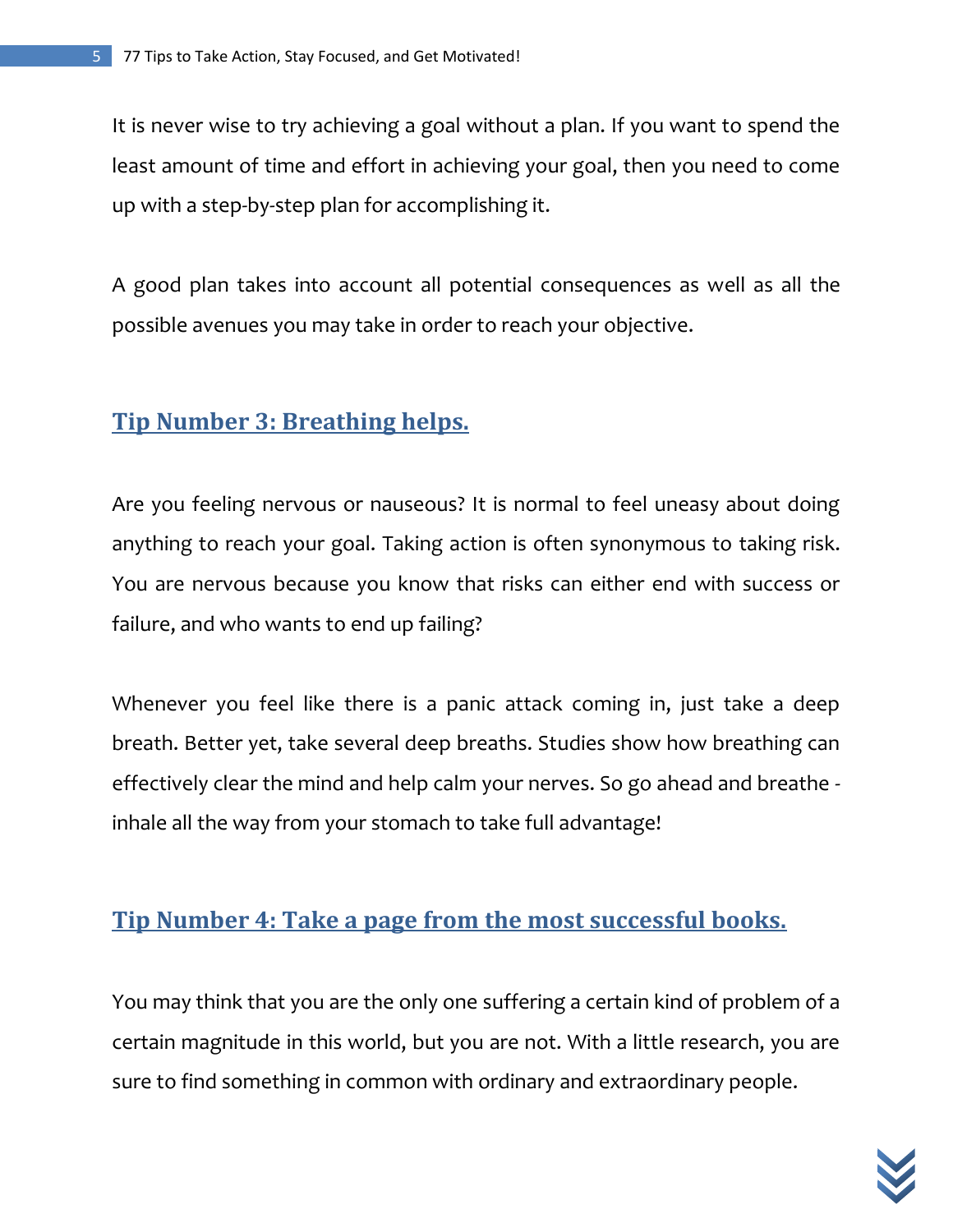You may not be a U.S. President like Bill Clinton, but you are running for a position and you have limited funds like Clinton for your campaign. What did Clinton do that you can do as well? In the end, it is all about finding the small but essential similarities.

#### **Tip Number 5: Take baby steps.**

Do not push yourself to achieve the same things with the same amount of time and resources the way other people had done. In the end, you have to remind yourself that every person is unique and, consequently, his own set of strengths and weaknesses.

Also, it could be that you are just starting out and the other person you are comparing yourself to is years ahead of you in terms of expertise and experience. The other person *cannot* afford to take baby steps, but you can and you should!

If you rush things too much, everything may end up backfiring on you.

#### **Tip Number 6: Rome wasn't built in a day.**

This is obviously related to the above tip, but it is different in the way that it takes into account what you want to do with your time.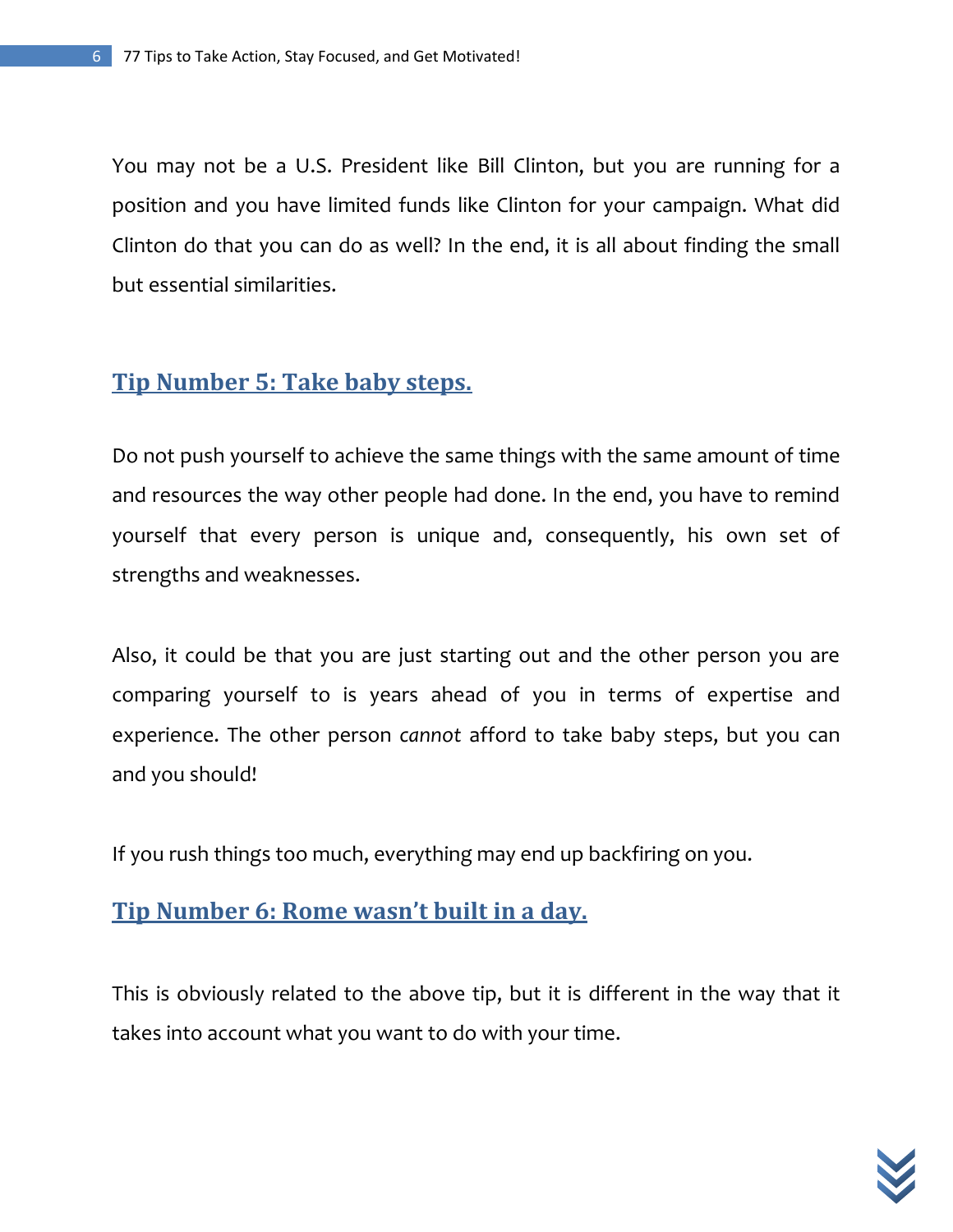It is good to have a plan for everything, but you do not have to accomplish everything in a single day. Even if you have the energy to do so, the people around you and who also have something at stake in reaching your shared goals may not have the time and similar energy to do so.

Give them a break. If all of you have truly worked hard, then all you deserve to rest. There is always tomorrow to think about.

#### **Tip Number 7: Do not pressure yourself.**

Pressuring yourself is different from motivating yourself. Motivating yourself will get you to take action while pressuring yourself will only succeed in freezing your limbs and brain cells into a state of inaction.

There are sure to be other people and other sources you will receive a lot of flak and pressure about getting things done. Why burden yourself with more pressure when you can give yourself a pep talk instead?

## **Tip Number 8: A little competition is good – just do not make a big deal out of it.**

Competition can make you take action because the more you delay, the further behind you will be in achieving your goal. Friendly competition is also effective for staying focused and getting you pumped up but be careful!

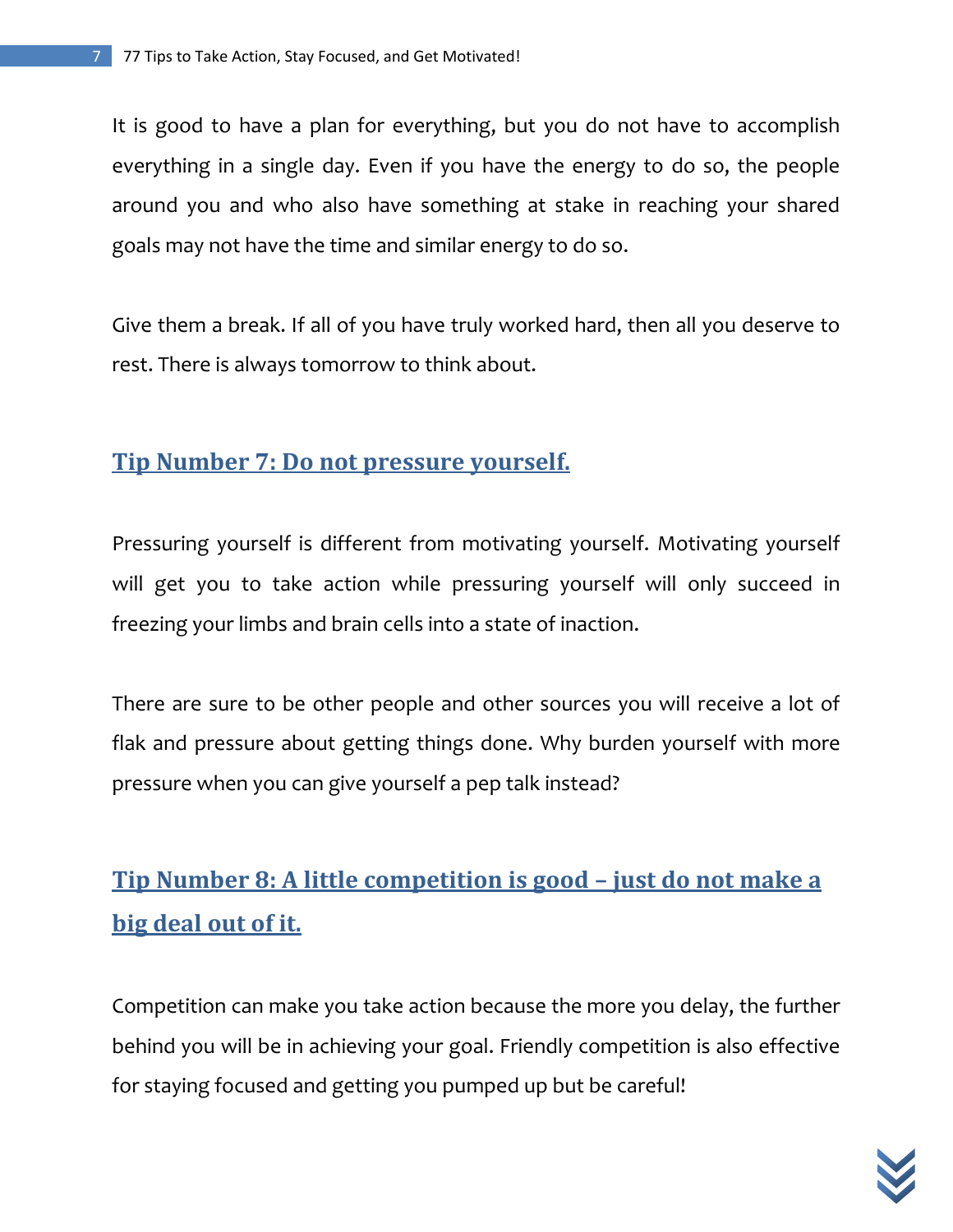If you let yourself focus too much on the competition, then you may end up forgetting about the bigger picture. In the end, being too competitive may be another source of distraction that you absolutely do not need.

#### **Tip Number 9: Believe in yourself.**

Taking action requires you to have faith in yourself – especially when everyone around you is telling you that you cannot do it. In the end, you have to remember that you know yourself best. You know what you are capable of, and if you believe that the goal you have in mind is well within your reach, then it truly is – no matter what others may say.

#### **Tip Number 10: Get a companion.**

Just because you have someone with you and willing to help you out does not mean you were not strong enough to accomplish your goal. It also does not make your goal any less satisfying. If anything, the goal becomes sweeter because you have someone to share it with!

If you feel that you need your wife to be at your side to accomplish a particular goal, then go and make it happen and again – forget about what anyone else has to say. As long as you are not hurting yourself or anyone else, then there is nothing wrong with what you are doing.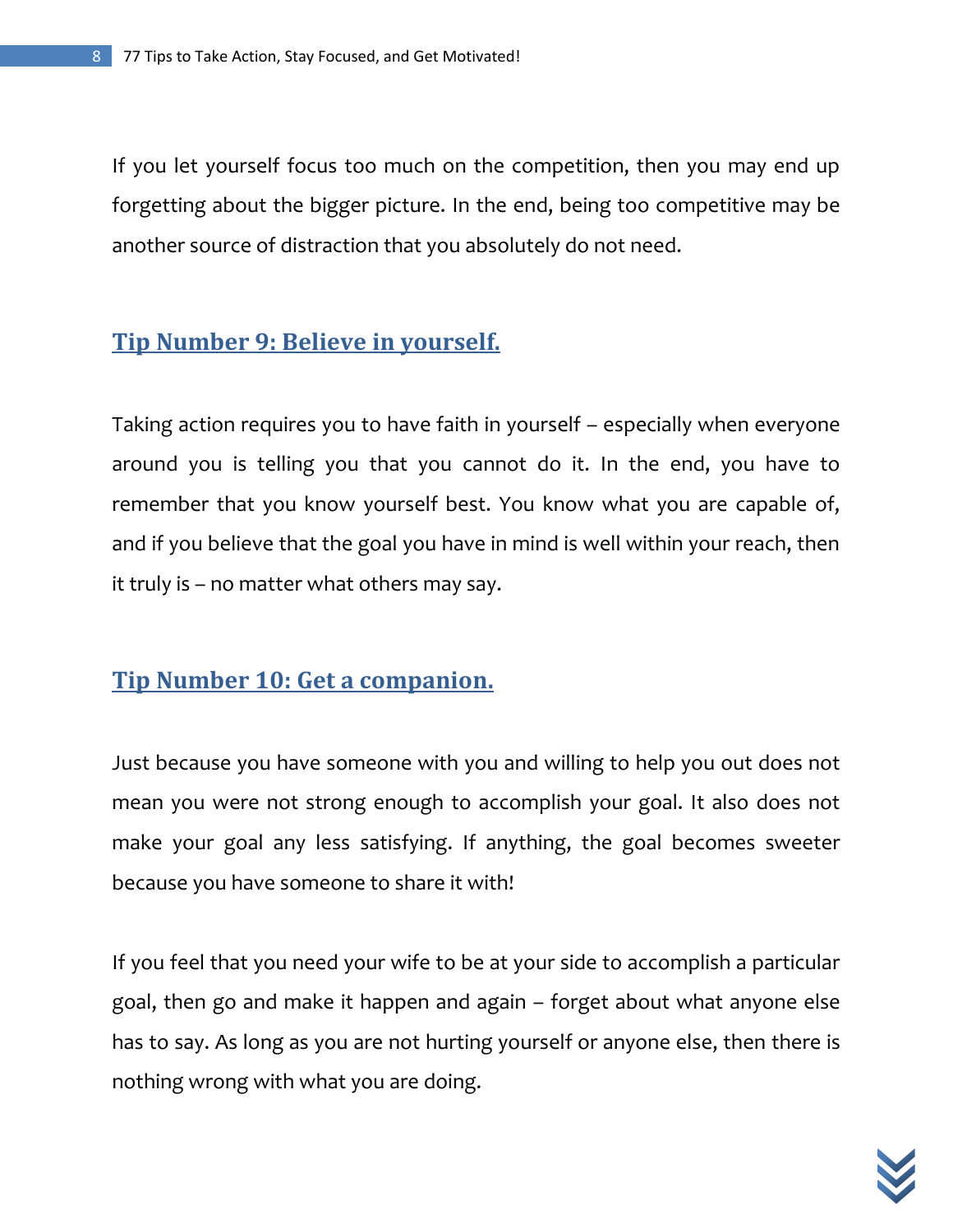#### **Tip Number 11: Get someone to do it for you.**

Taking action also does not mean that you have to do everything alone. Say your goal is to build a house. Does that mean you should do everything, from putting up boards and painting the walls? Of course not!

Taking action may also mean finding the best person to do the job. So do not be shy to admit if something is well beyond your actual KSAs (knowledge, skills, and abilities). There are just some things in life that are better left in the hands of an expert.

#### **Tip Number 12: Do not be too proud to ask for help.**

A lot of people confuse taking action as doing something that directly contributes to achieving a particular goal. What they fail to understand is that sometimes, indirect benefits also matter just as much.

Consider, for instance, the act of forgetting about your pride. Some people may say that it has nothing to do with achieving a certain type of goal, but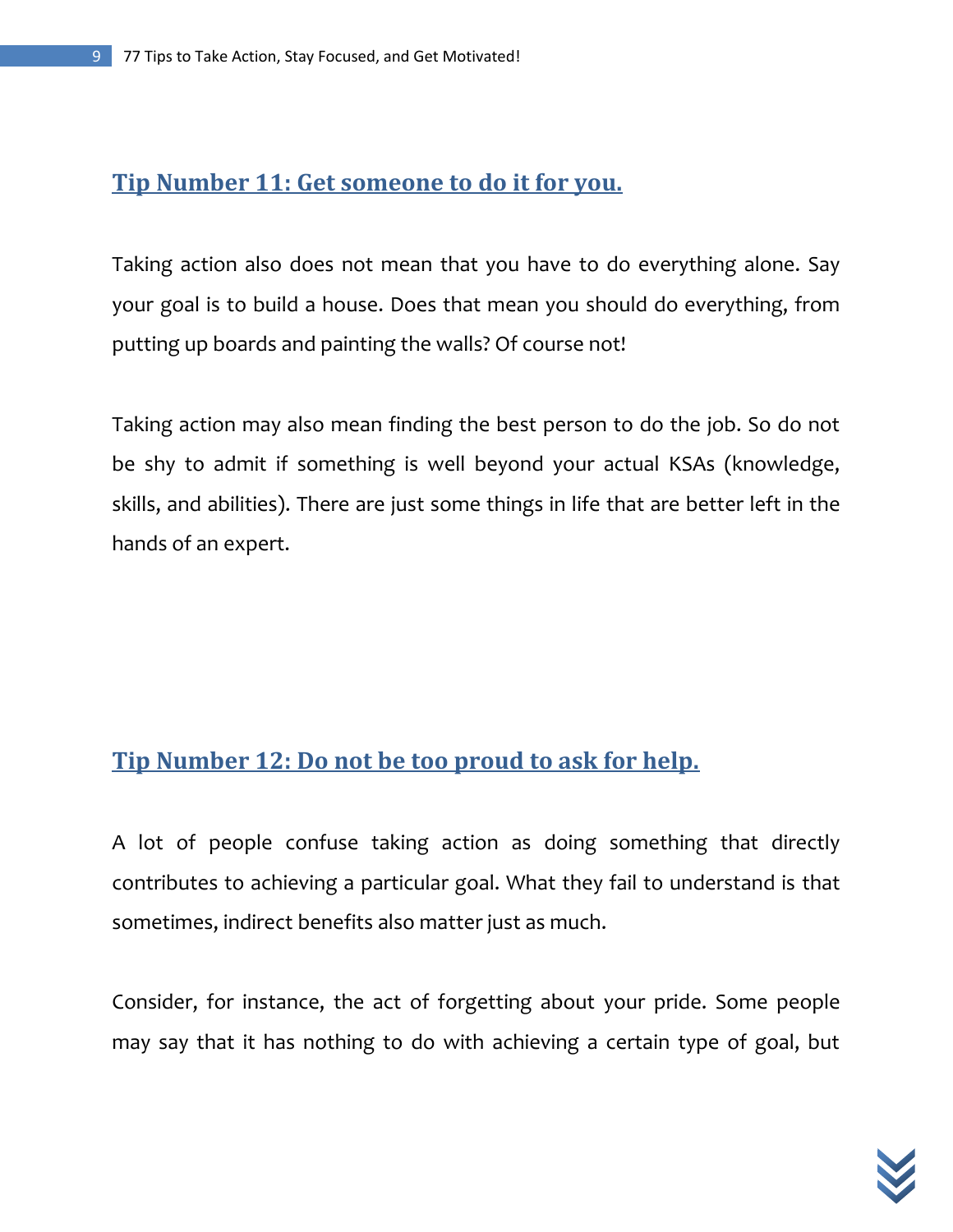what if it is your pride that is holding you back from getting much-needed help from an expert?

#### **Tip Number 13: It is okay to start again.**

What if there comes a point in time that you realize that the first step you took was actually the wrong one? Or what if you suddenly realize that what you are doing is not taking you toward your goal but away from it?

Do you just sit down and cry over spilt milk? If so, that is not equivalent to taking action. You may be doing something, but it is nothing that can help you achieve your goal.

If you realize that something is wrong, then clear your mind and retrace your steps until you find out that critical mistake you committed. Correct it and move on. If you have to, start from scratch – the sooner, the better!

#### **Tip Number 14: Never stop trying!**

As mentioned earlier on, the process of achieving one's goal is never ending. Taking action also means that you have to get back to your feet if you stumble or fall. It is even okay if you have to start all over again. In the end, what is critical is that you do not let your failures keep you from continuously taking action and moving forward.

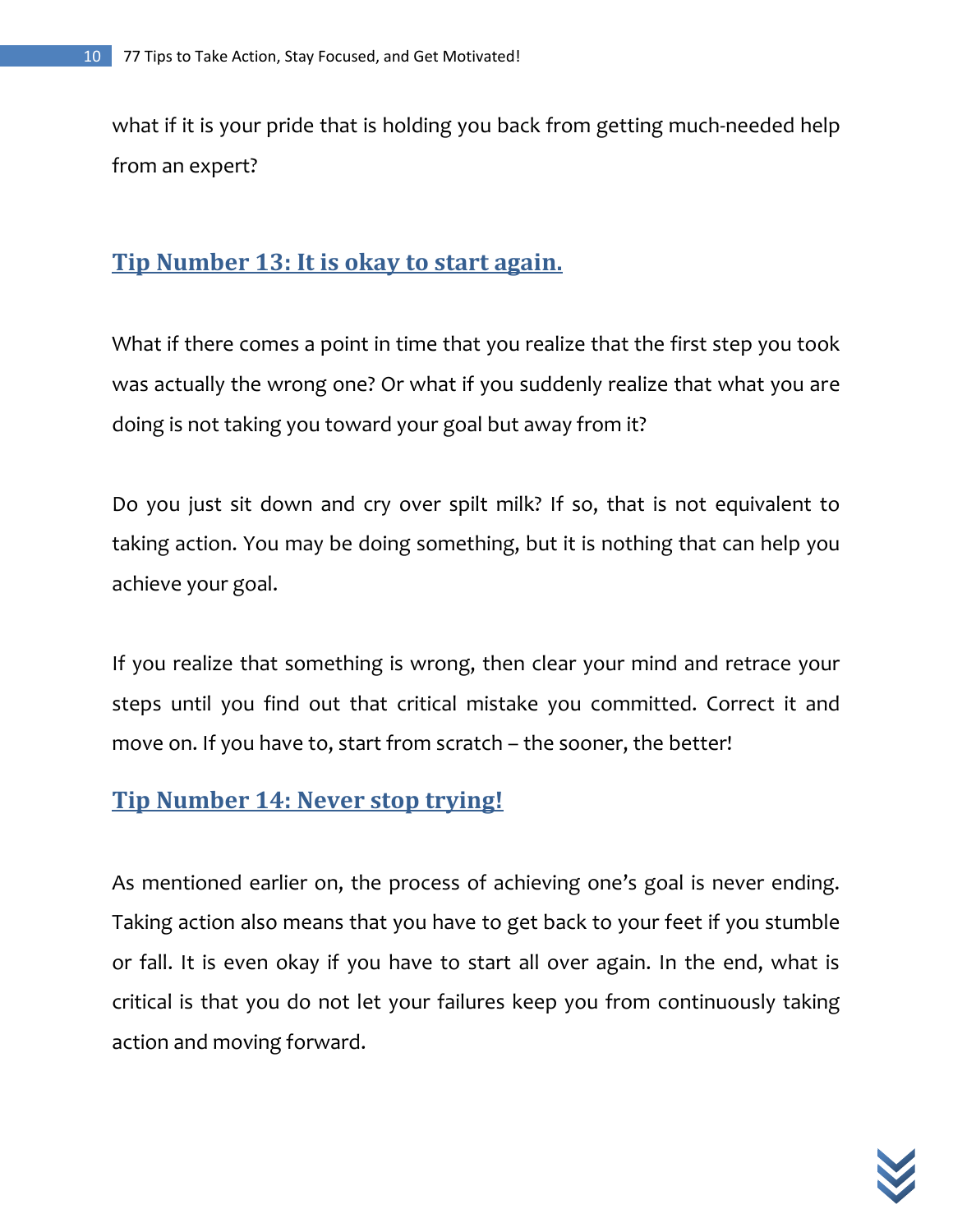So go ahead and pick yourself up, dust yourself off, and learn from your mistakes. You will be a better and stronger person for doing this!

#### **Tip Number 15: Have a back-up plan.**

Plans – just like rules – are meant to be broken. And you need to be prepared for that eventuality right from the start by having a contingency or back-up plan ready.

Others feel that back-up plans are akin to admitting failure. It is not. Rather, back-up plans are actually a mere way of acknowledging the fact that change is the only thing that is constant in the world. There is no way for you to predict what is going to happen in the next minute, but you *can* try to prepare for things that could happen.

Think of it as smoothing the way to taking action toward achieving your goal.

#### **Tip Number 16: Consider your resources.**

Taking action gives you direction but that is not what it is all about. You also have to consider the resources you have on hand. How do you make the most out of it? What other resources do you need in order to make a move? Where can you get it?

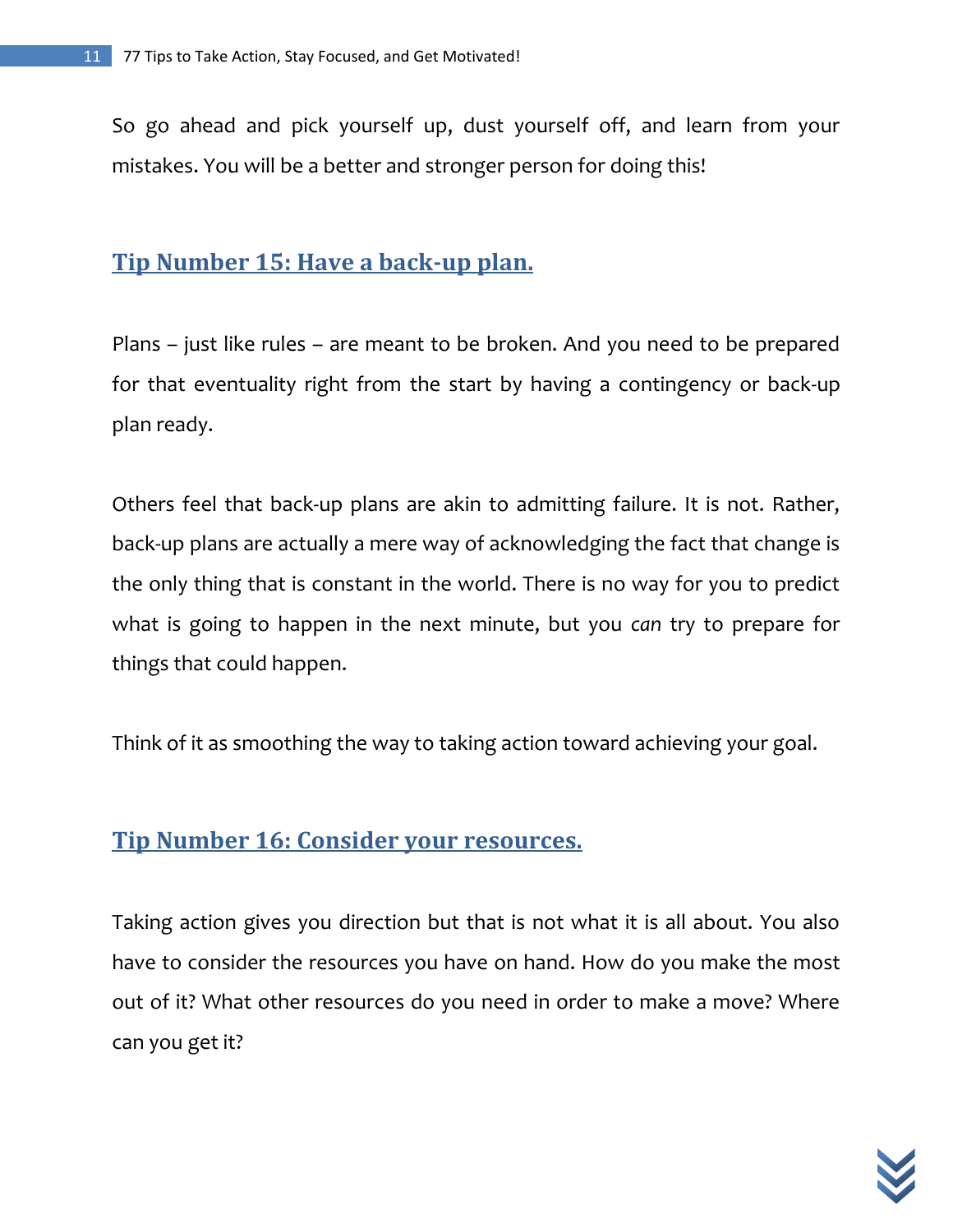Willpower and motivation as well as focus are all great things to have but these are *internal* resources. You also have to back up your plan with external and concrete resources like money, manpower, and skills.

# **Tip Number 17: Look before you leap but leap all the same if you have to!**

There are two kinds of risks: manageable and unmanageable. You are lucky if all the things you have to do to reach your goal involve manageable risks. But what if it is not? Should you back out instead and let all your previous hard work go to waste?

Risks are scary, and it is a good thing that you are aware of that. Those who think that they can take on any kind of risk are simply foolhardy and reckless. They are certainly not brave or exceptionally smart.

If you come across an unmanageable risk or one where the stakes are too high, do look before you leap. Consider the ups and downs, but most importantly of all – consider what your brain and guts have to say. Then leap – and leap high – if you really need to!

**Tip Number 18: Do not be too rigid or stubborn.**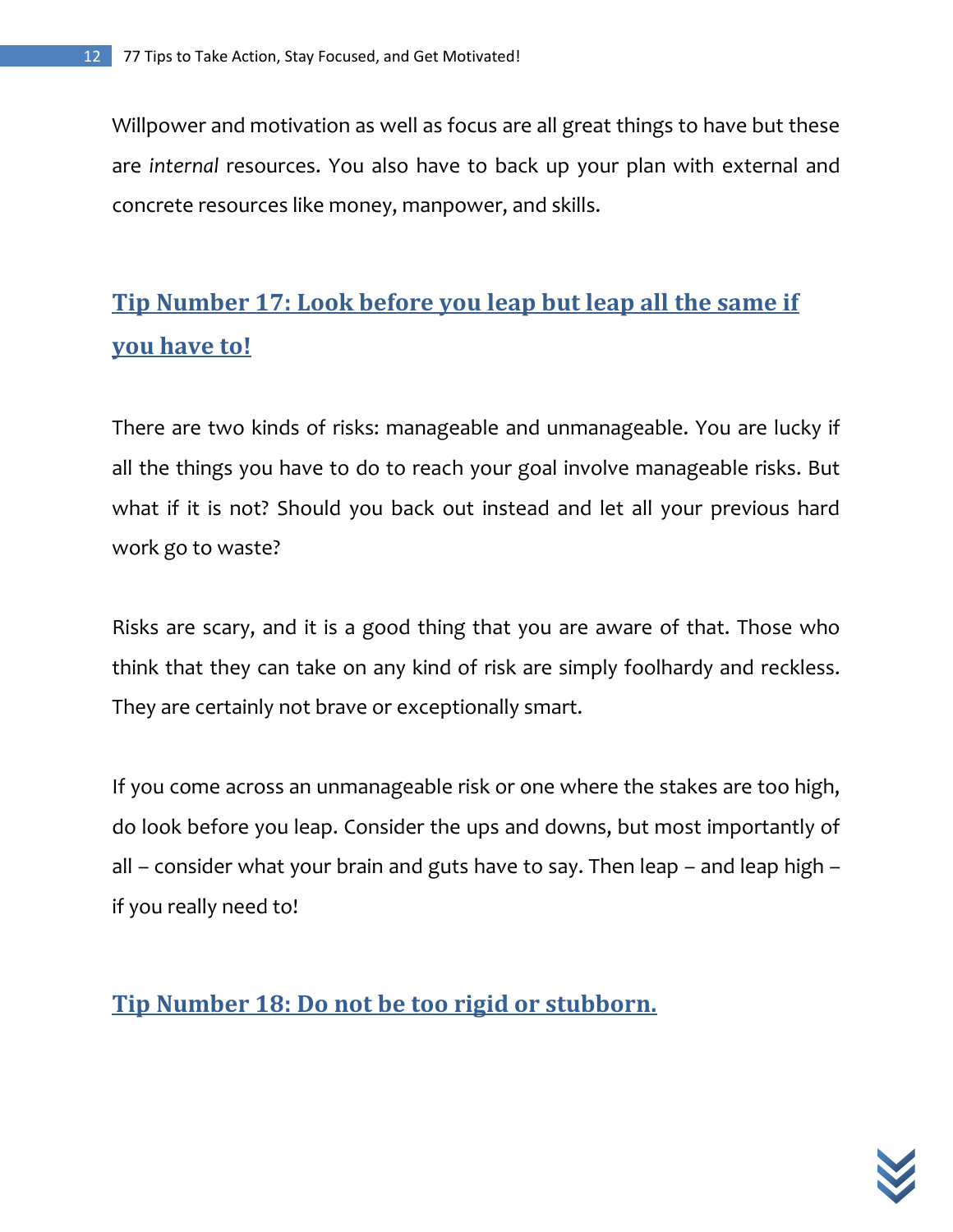You have to know when to give up and change tactics. On paper, your plan may look fool proof and absolutely brilliant but a lot of things in the real world are unpredictable and can mess up with your plan.

You have to know when to stop knocking yourself against the wall and find another way toward reaching your goal. Remember: when there is a will, there is a way. If your Plan A did not work, what else is your Plan B good for if you are not willing to use it?

# **Tip Number 19: Do not wait for things to happen. Make it happen instead!**

The most successful people in live are always those who are active participants in life rather. Instead of passively waiting, hoping, and wishing that something would happen to them – people who are go-getters do not hesitate to act proactively and make things happen.

They are not the kind to wait for a sign from the fates or a falling star to appear in the sky before they get moving. If they have a goal in sight, and they have a plan for achieving it, then they will move heaven and earth to get it.

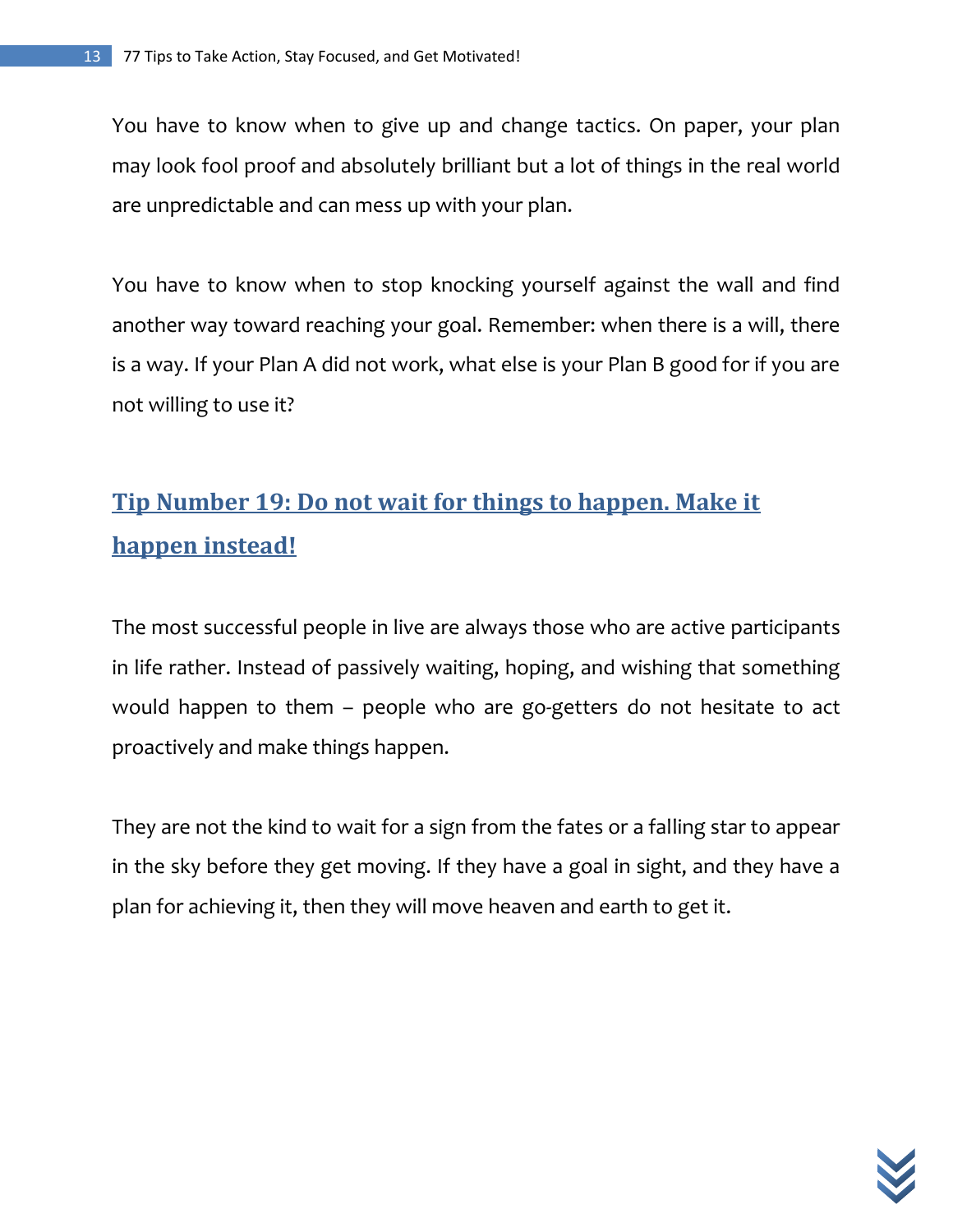#### **Tip Number 20: Give yourself a reasonable deadline.**

Existing commitments may be a valid reason for preventing you from taking action completely to achieving your goal, but you also have to understand that these commitments are never going to go away. They are there for life. It is therefore unreasonable to keep pushing off the need to take a proactive stand because of your "commitments".

You have to be firm with yourself and give yourself a deadline. Sometimes, that is the only way to get things done.

#### **Tip Number 21: Be decisive.**

When you do commit yourself to a plan and take action, do be decisive about it. This will help smooth things up more and make it easier for you to achieve your goal. If you are in a leadership position, people are unlikely to have faith in your decision if they can see that you yourself do not have faith in what you are doing.

You have to show them that you know what needs to be done and you have the power to help everyone reach their goals – if they follow you.

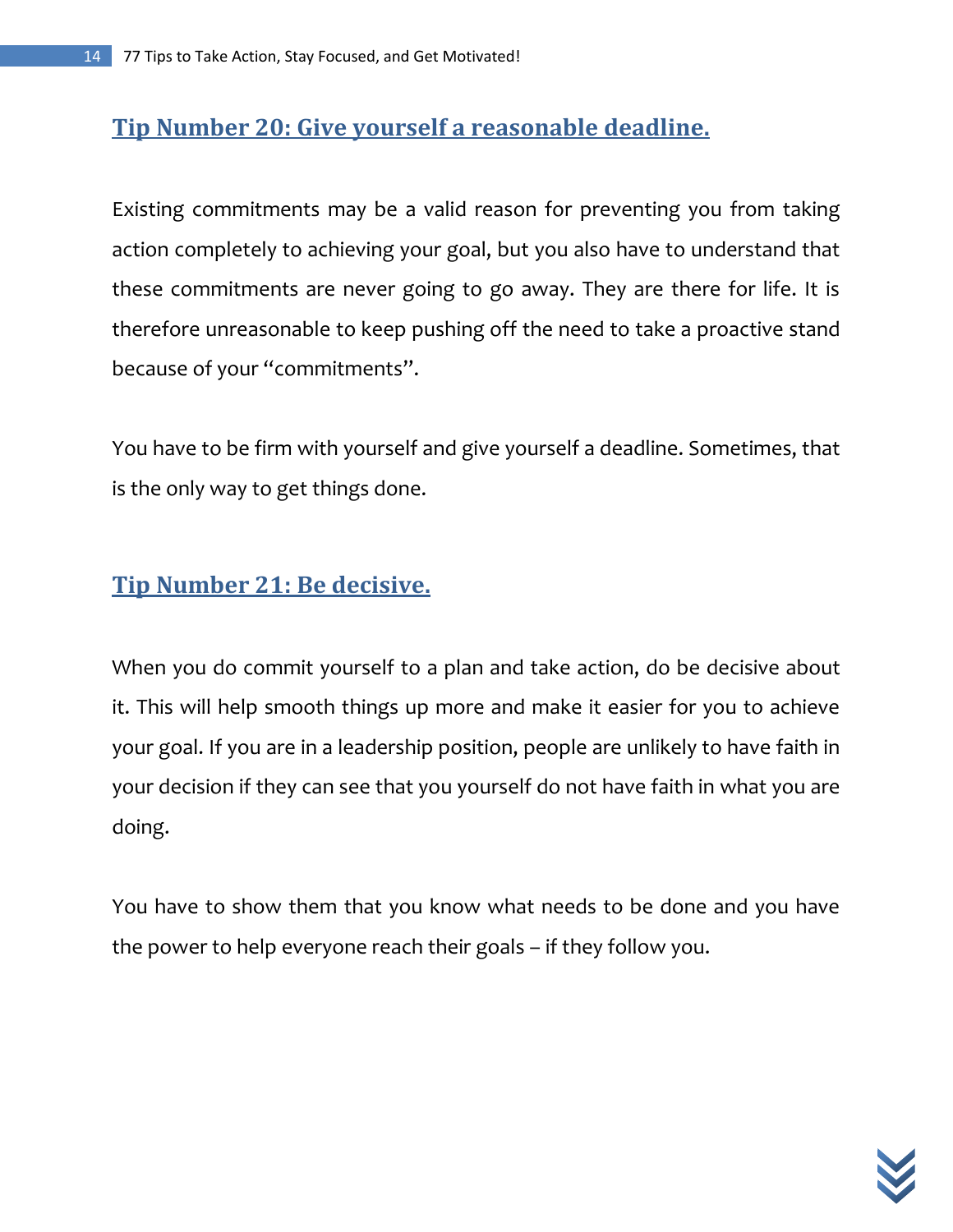# **Tips for Staying Focused!**

#### **Tip Number 22: Make a checklist.**

Checklists show you where you are, how much you have progressed, and what still needs to be done in order to achieve your goal.

Even if you suddenly fall sick and have to leave the office for a week, the moment you get back your all-important checklist will be enough to bring you up to speed.

#### **Tip Number 23: Set a schedule.**

The quickest way to reaching your goal is to create a schedule for it – and stick to it. How many hours each day can you truly set aside for reaching your goal? What part of the day is the best time to work on reaching your goal?

A schedule also means having a specific place for you to do your work. Choose something that will benefit the kind of work that you are doing and the kind of person you are. Will something peaceful and quiet work more for you or do you prefer to be working outdoors and surrounded by sounds of nature?

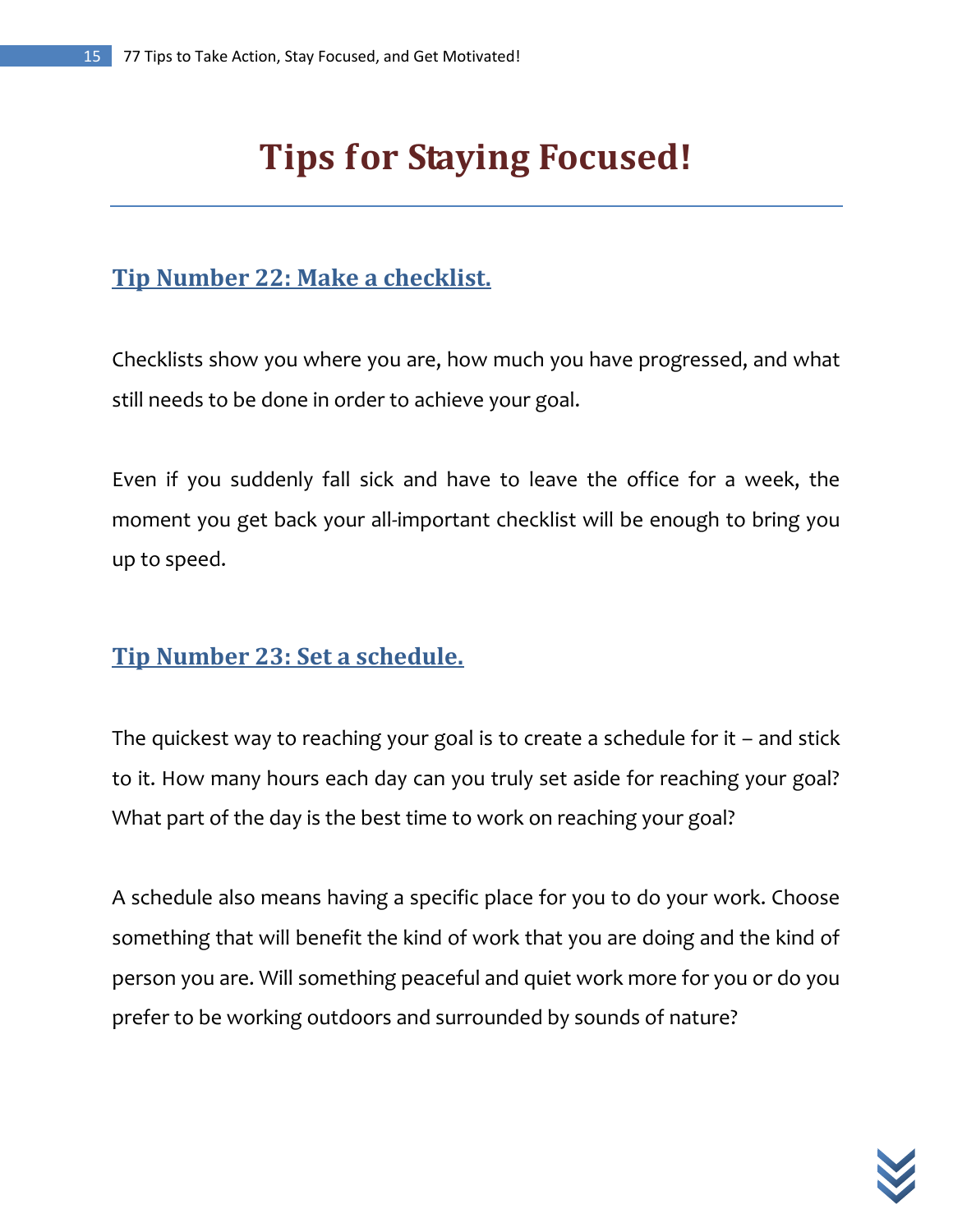#### **Tip Number 23: Make it a habit.**

It is not enough, of course, to simply make a schedule. After all, creating one is easy – it is the "doing" part that is difficult. To make it easier for you to keep to your schedule, you have to turn it into a habit. Treat it as an integral part of your day that you absolutely cannot miss.

Your body does not automatically search for caffeine in the morning just because it wants to. It was trained to do so by repetitive action, strengthened by your own desire for a delicious cup of coffee. Your mind also does not look for its daily fix of quiz shows in the evenings for no reason. It was trained to do so as well.

So why can't you train yourself to make your goal achievement schedule a part of your daily routine as well?

#### **Tip Number 24: No excuses!**

It is critical that you do not allow yourself any excuses. If you do, then the excuses will never stop. Your body has a "giving-in" muscle and every time you give in, it gets more powerful. Before you know it, that muscle has been flexed so much that it is impossible to ignore.

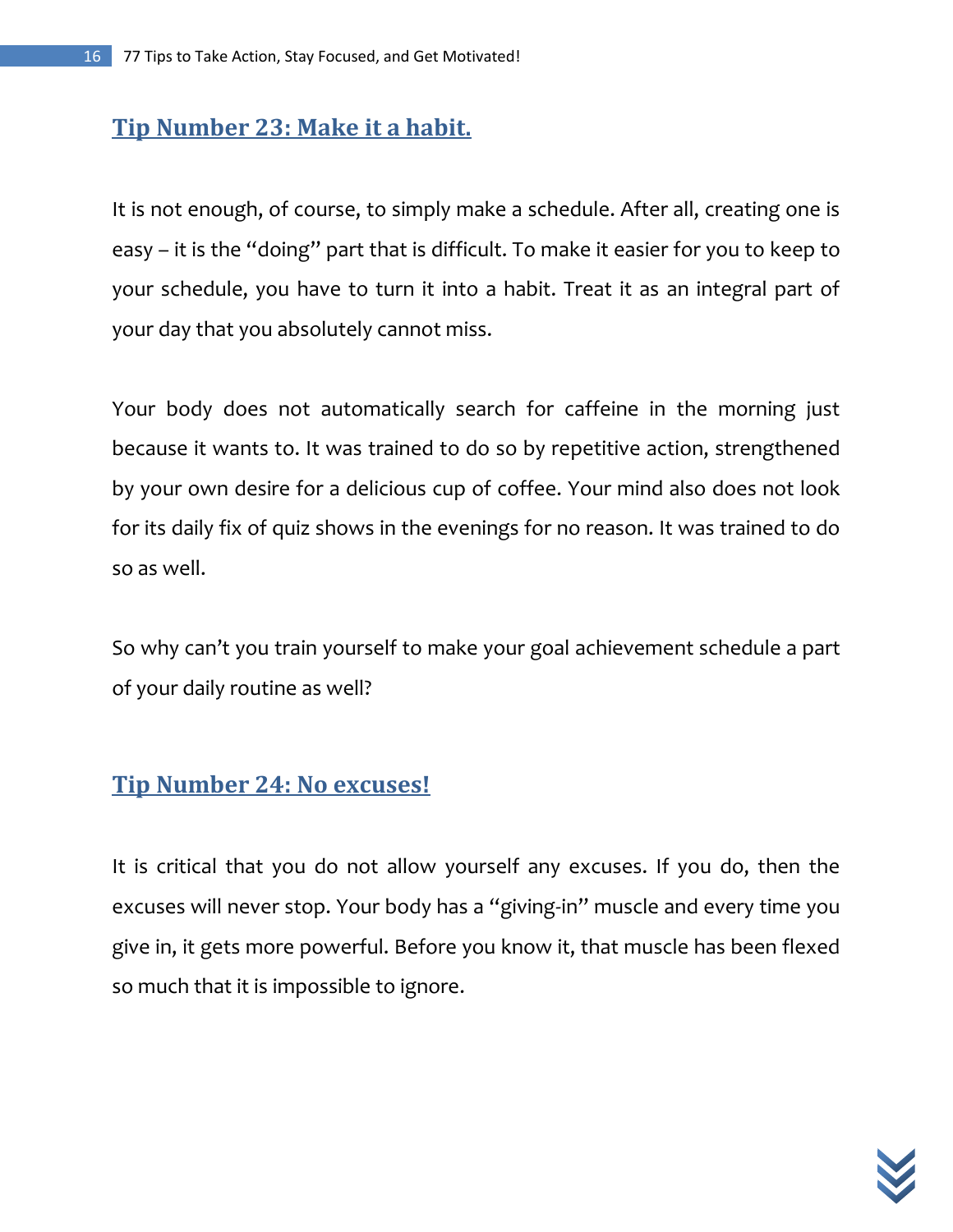## **Tip Number 25: If you really have to, then it is okay to negotiate the terms – but do keep your word.**

There are times when no matter how hard you try, you just cannot find the energy to do the work. Or perhaps you are too occupied or excited by something else that your focus on achieving your goal is absolutely ruined.

At times like this, there really is no other option left but to "negotiate" the terms of your schedule. If you are supposed to work four hours today yet you can only work three, then work an extra hour tomorrow or the day after.

It is important to specify the date for your negotiated term and of course to keep your word to yourself. This, however, is one thing that you absolutely must not make a habit of!

#### **Tip Number 26: Eliminate distraction.**

Distraction is your focus' greatest enemy. Like temptation, it is insidious and will find all sorts of ways to mess with your concentration. Before you even start working, you should start by eliminating all possible sources of distraction.

Distraction can also be internal. These are those niggling doubts and worries that do nothing to help you reach your goal. You need to practice pushing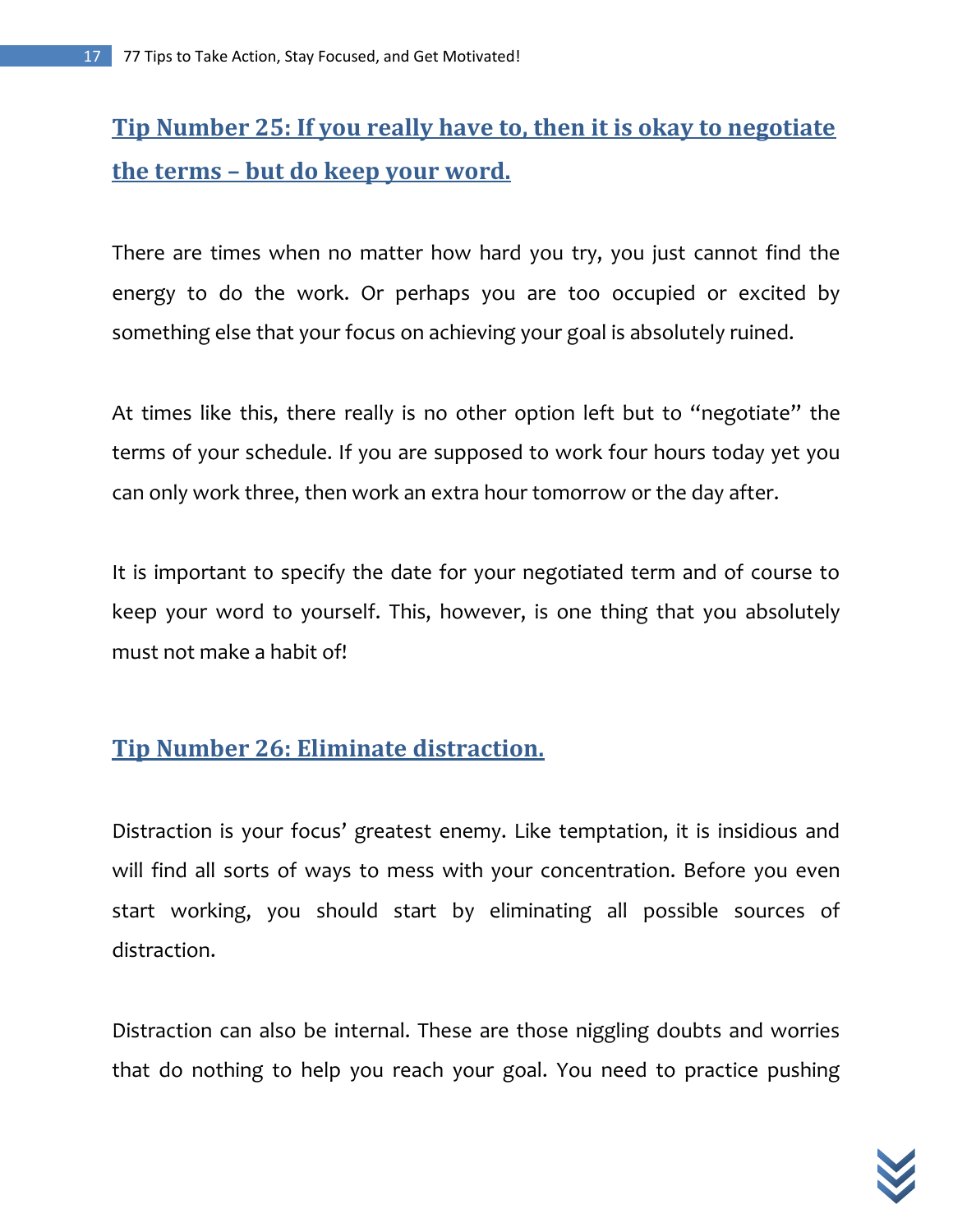them to the back of your mind. Keep practicing and they soon won't be a bother at all!

# **Tip Number 27: Log out from all social networking and social messaging systems as well as Internet forums**.

You may say that you find lots of great information and are able to stay connected with your network or market by keeping yourself online, but surely your personal life or business can exist for a few hours without being on the Twitter and Facebook radar?

No matter how you look at it, in the end, Twitter, Facebook, forums and all other ways to communicate with people online will only be a potential source of distraction.

If you have to, set a separate schedule for it  $-$  but this is one activity that should not be a part of your multitasking list.

#### **Tip Number 28: Meditate.**

Numerous studies have already proven that meditation techniques – just like breathing exercises – are helpful in clearing your mind *and* improving your focus. If the words and figures that you are supposed to analyse are blurring right before your eyes, it is definitely the time to meditate. If your anger or

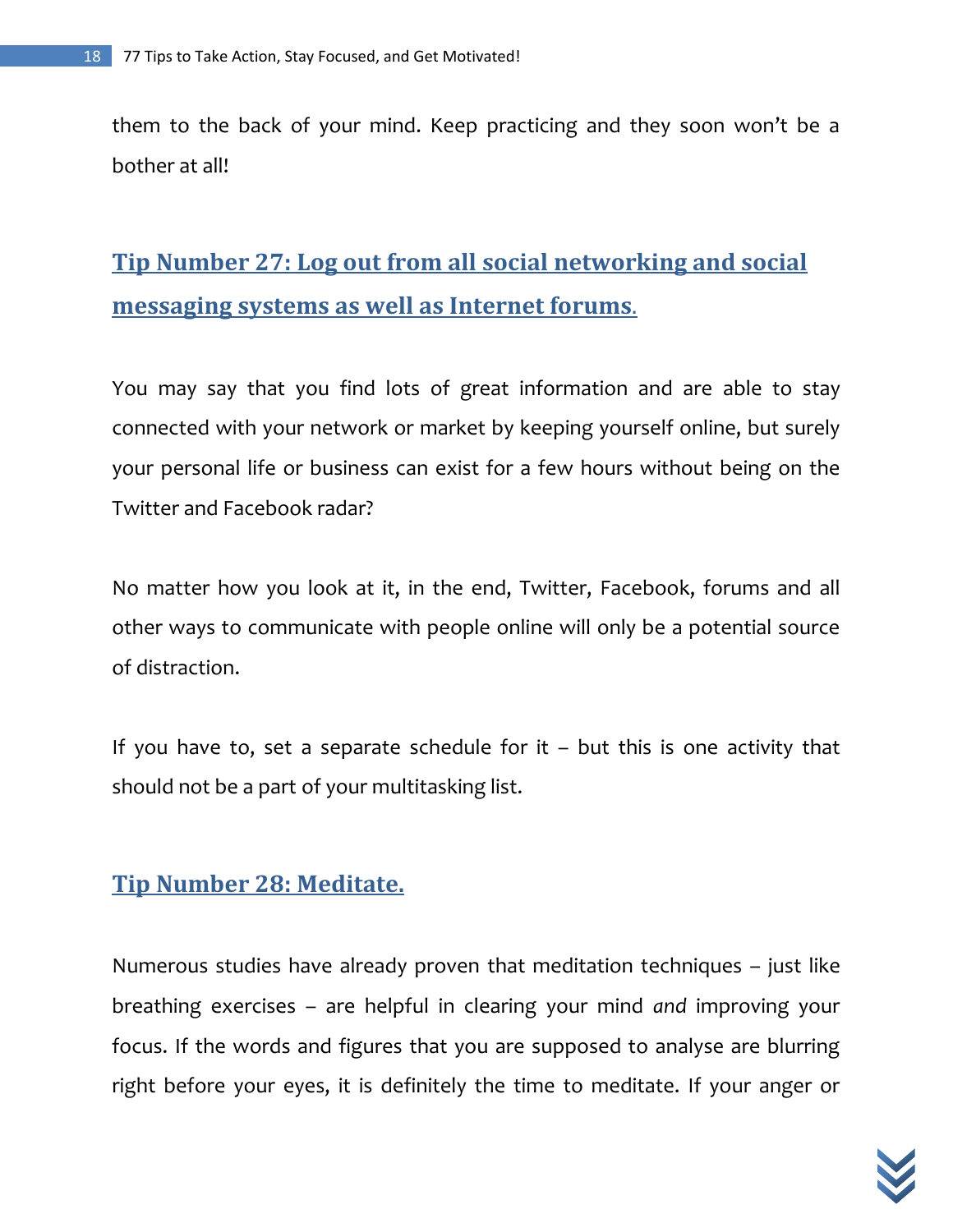resentment is making it difficult for you to concentrate, meditating will also do the trick.

You do not need to chant any mantras to meditate – although if you feel it will help, go ahead and do so. But in any case, finding a quiet place to sit and close your eyes and let your mind wander freely is good enough.

Do try *not* to lie down while meditating as you may end up sleeping instead.

#### **Tip Number 29: Take a time-out but time it!**

Sometimes, you can get a little burned out if you have been working too hard for the past few days. When this happens, it is okay to take a little breather from your work schedule.

Of course time-outs cannot last forever so do make sure that you time it as well. If you are working only for a few hours, then fifteen to thirty minutes should be enough. If, however, your schedule encompasses the whole day, then an hour at the most would be sufficient. Anything longer than that may make you too lazy enough to get back to work.

**Tip Number 30: Are You Sleeping Enough?**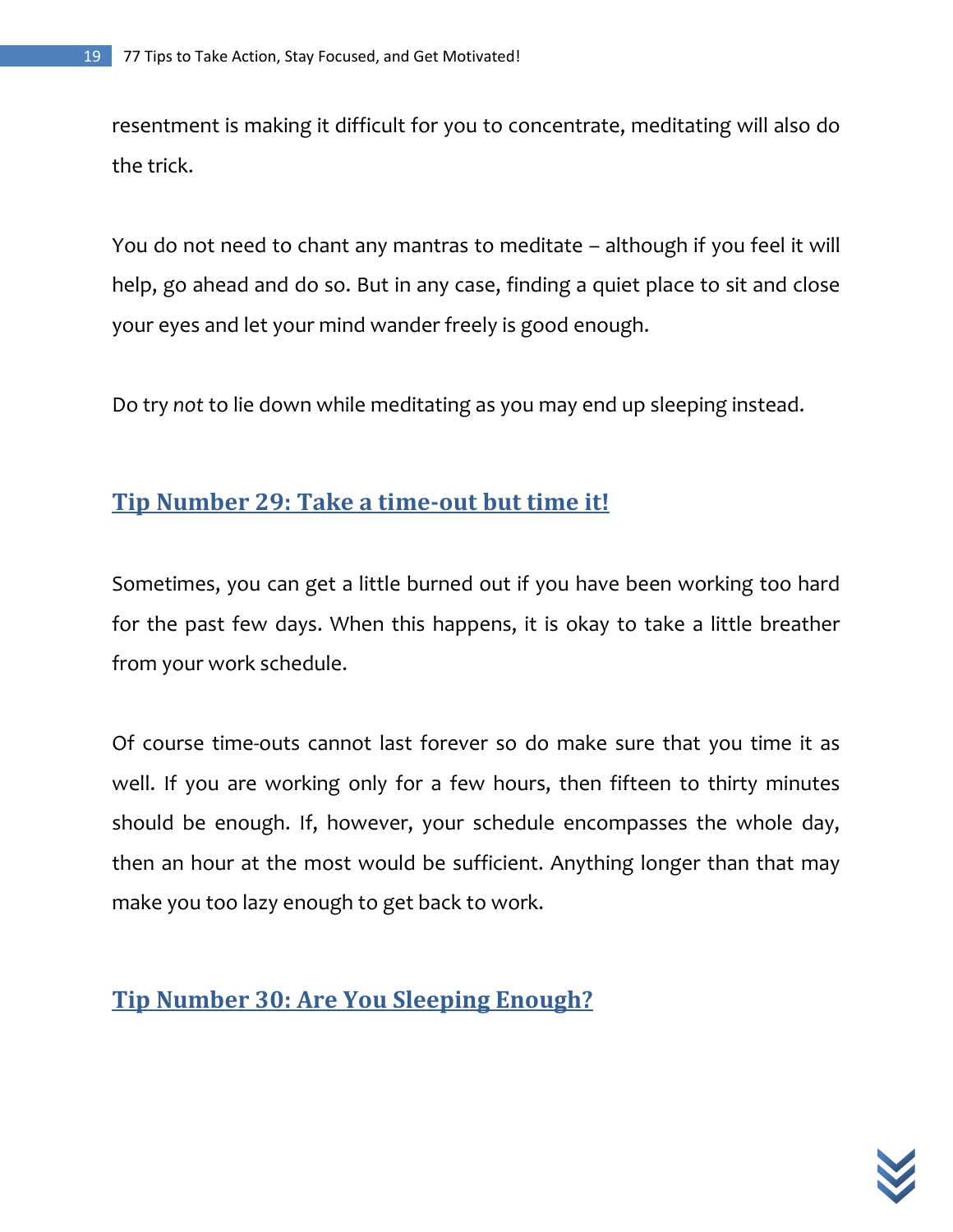This is one of those cases when science has the last say, and according to its experts, sleep can have a significant impact on your ability to concentrate. Having enough hours of sleep will improve your concentration. Having too little or too much of it, however, would cause you problems with staying focused.

To get enough sleep every night, you should try keeping regular hours or at least have a fixed schedule for sleeping. Eliminate all sources of distraction as well. Consider this as another goal for you to focus on and take action for.

#### **Tip Number 31: Diet matters.**

Diet also has to do with your ability to stay focused. A proper and healthy meal plan for the day will go a long way in improving your mind's ability to work and increase your stamina. Make sure you also take in enough vitamins and minerals as well. If necessary, take health supplements.

#### **Tip Number 32: Exercise matters as well.**

Again, you may argue that exercising may not have anything to do with helping you save money for your first car or reaching this month's sales quota, but actually it does.

Or at least that is what most scientific studies are suggesting. Like meditating, sleeping, and the right, a sufficient amount of daily exercise will also help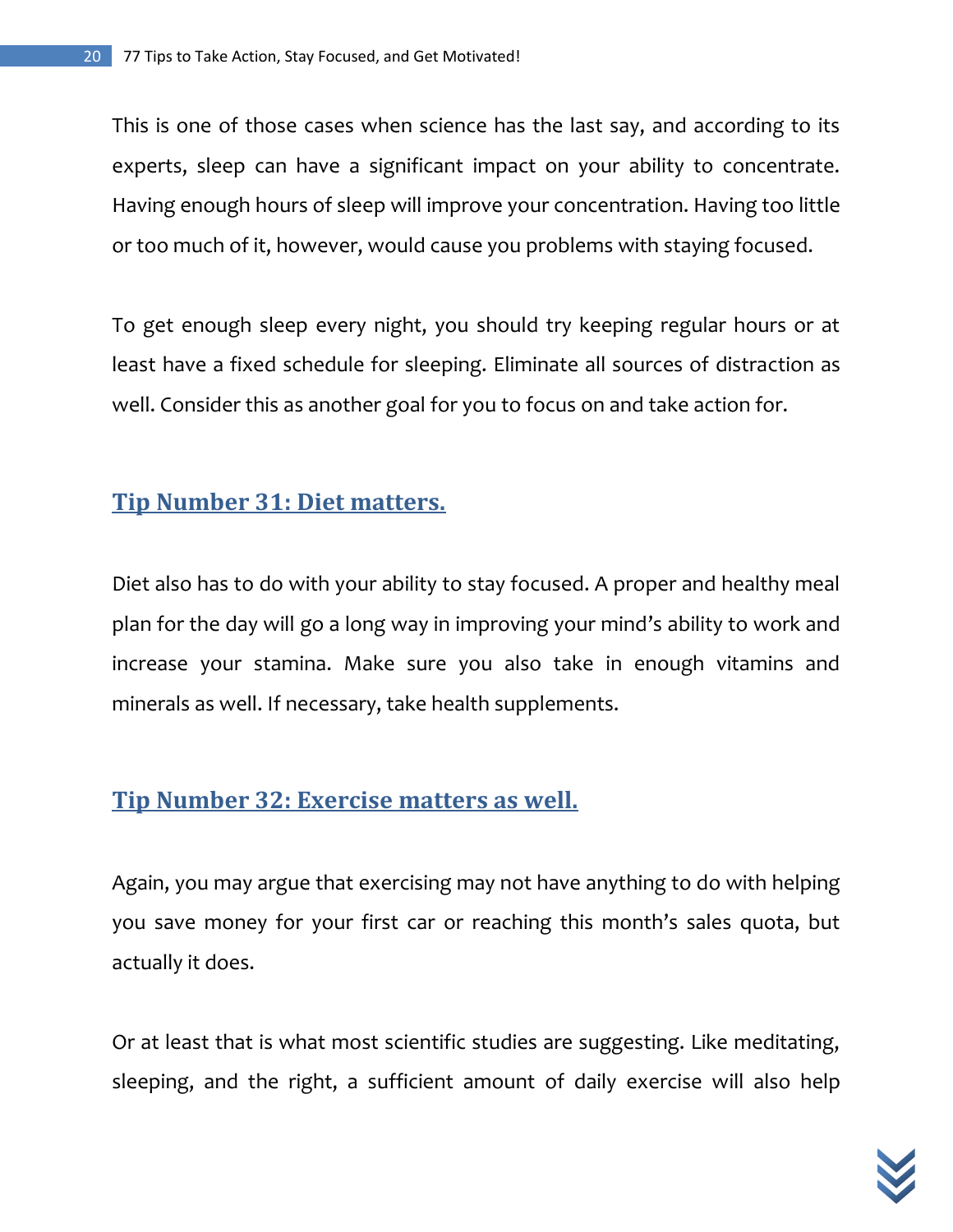improve the state of your mind. That you will get fitter and look more fabulous are just icing on the cake!

#### **Tip Number 33: Enjoy what you are doing.**

Find a way to make the process of achieving your goal enjoyable. Sometimes, it only takes a change of scenery. Other times, you just have to find the right angle to look at your situation.

When you are doing something you love, such as baking, reading, or dancing, then you absolutely have no problems concentrating, don't you? But if you are being forced to do something you hate, then only with the greatest effort are you able to keep yourself focused on your work.

#### **Tip Number 34: How about a change of pace?**

Focus is also dependent on pace. You may be trying to do things too fast or slow for your brain to actually *enjoy* what you are doing.

When your pace is too punishingly fast, you are more liable to commit mistakes. In your effort to save yourself time, you are actually causing yourself to suffer greater delays since some of your tasks have to be redone or rectified.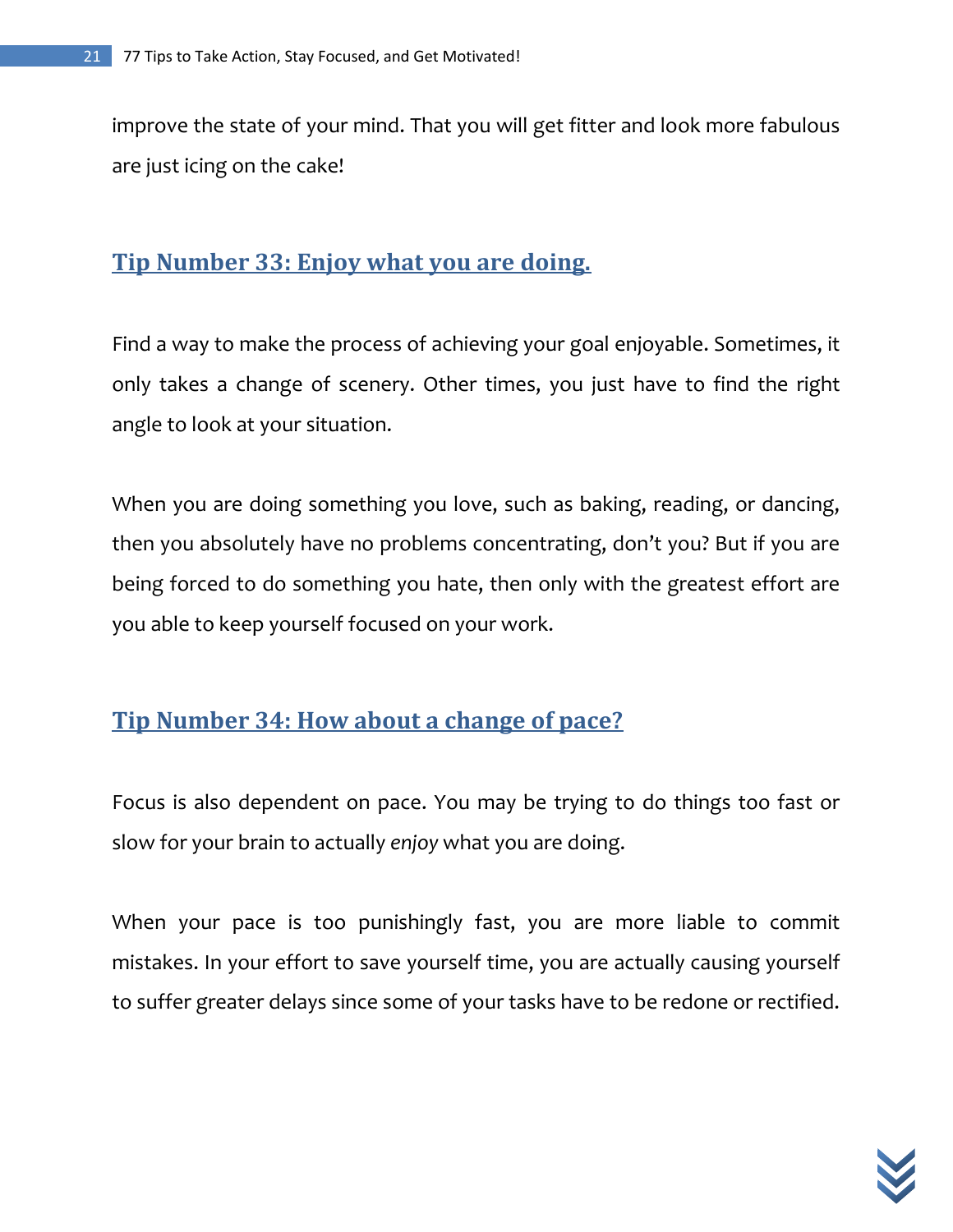Using an excessively slow or relaxing pace is no good either. Do not overestimate your ability to work because that can ultimately develop into procrastination if you are not careful.

#### **Tip Number 35: Consider a change of setting.**

Sometimes, working in the same place day in and day out can get a little boring, and your mind will start to wander – relentlessly. When you have tried your best to keep your mind from wandering to no avail, then a change of setting may be in order.

Look for a different place – just for a day or two – to stay when it is time to work on achieving your goal. A new place may be enough to spark your interest in your goals. It may also help get your creative juices flowing and give you an idea or two on how to better motivate yourself.

#### **Tip Number 36: Be methodical.**

The best way to stay focused is to be methodical. Do not choose a random point to start working toward your goal. Whatever it is you are aiming for – even if it is to improve your marriage or lose weight – there is sure to be a methodical or logical system for doing it.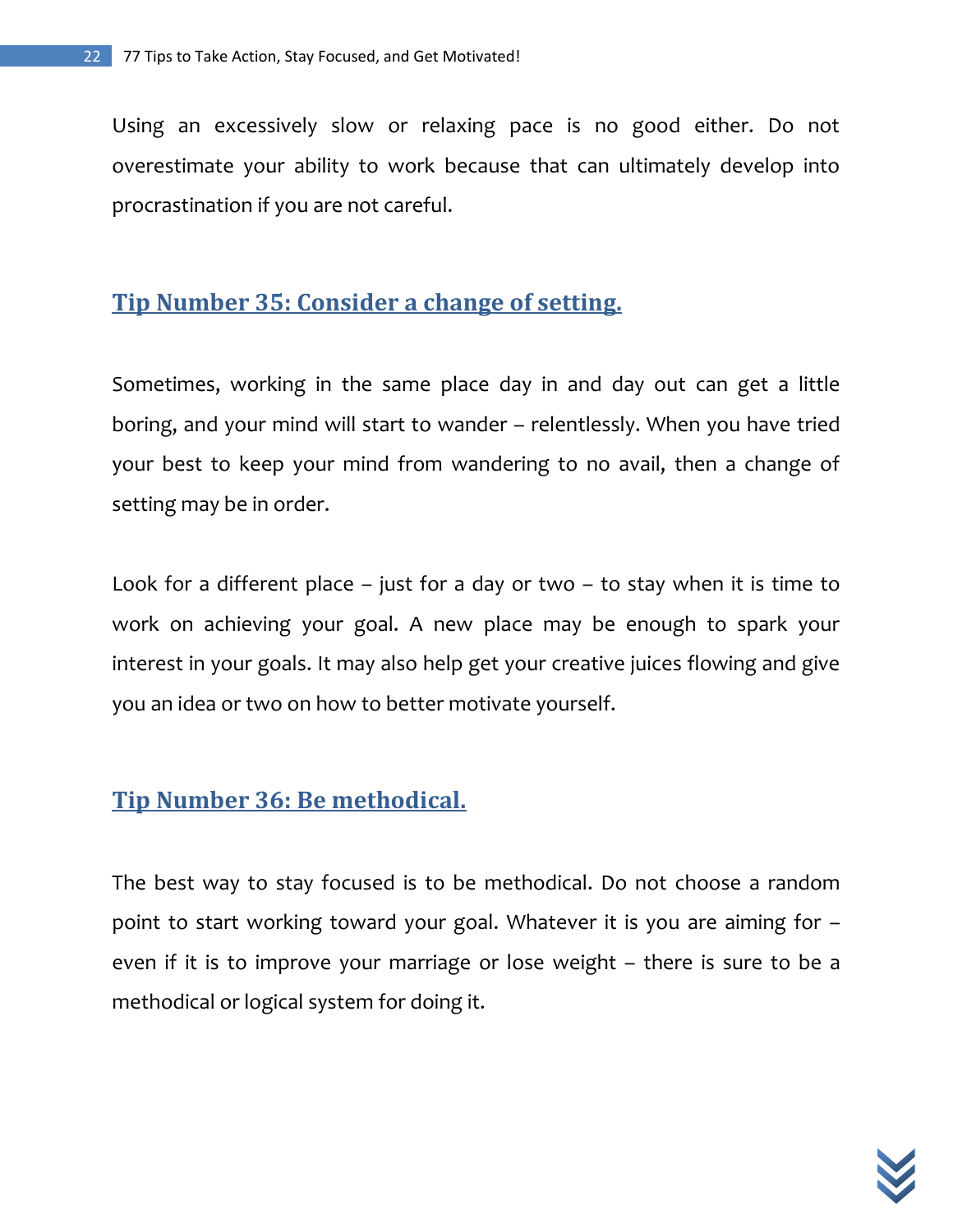Taking a methodical approach helps improve your focus because it enables you to see where you are going. If you are feeling a little bored concentrating on the task at hand, you can switch your attention to making the necessary adjustments to prepare for the tasks in line.

#### **Tip Number 37: Music is --- fifty/fifty.**

The truth is, some people find music relaxing and helpful to their work. Others, however, find it too relaxing that they end up sleeping or they find it too entertaining that they end up forgetting all about the task at hand.

You have to determine for yourself if music will serve as an aid to improving your focus or a distraction instead?

#### **Tip Number 38: It is all about what you think and feel.**

Well-meaning friends may encourage you to try this and that to improve focus. Certainly, there is nothing wrong with taking their words into account. Remember, however, that every person is built differently. What may work for them may not work for you. That does not mean, however, only one of you is doing the right thing.

In the end, the best way to improve your focus is to do what works for *you* and not others.

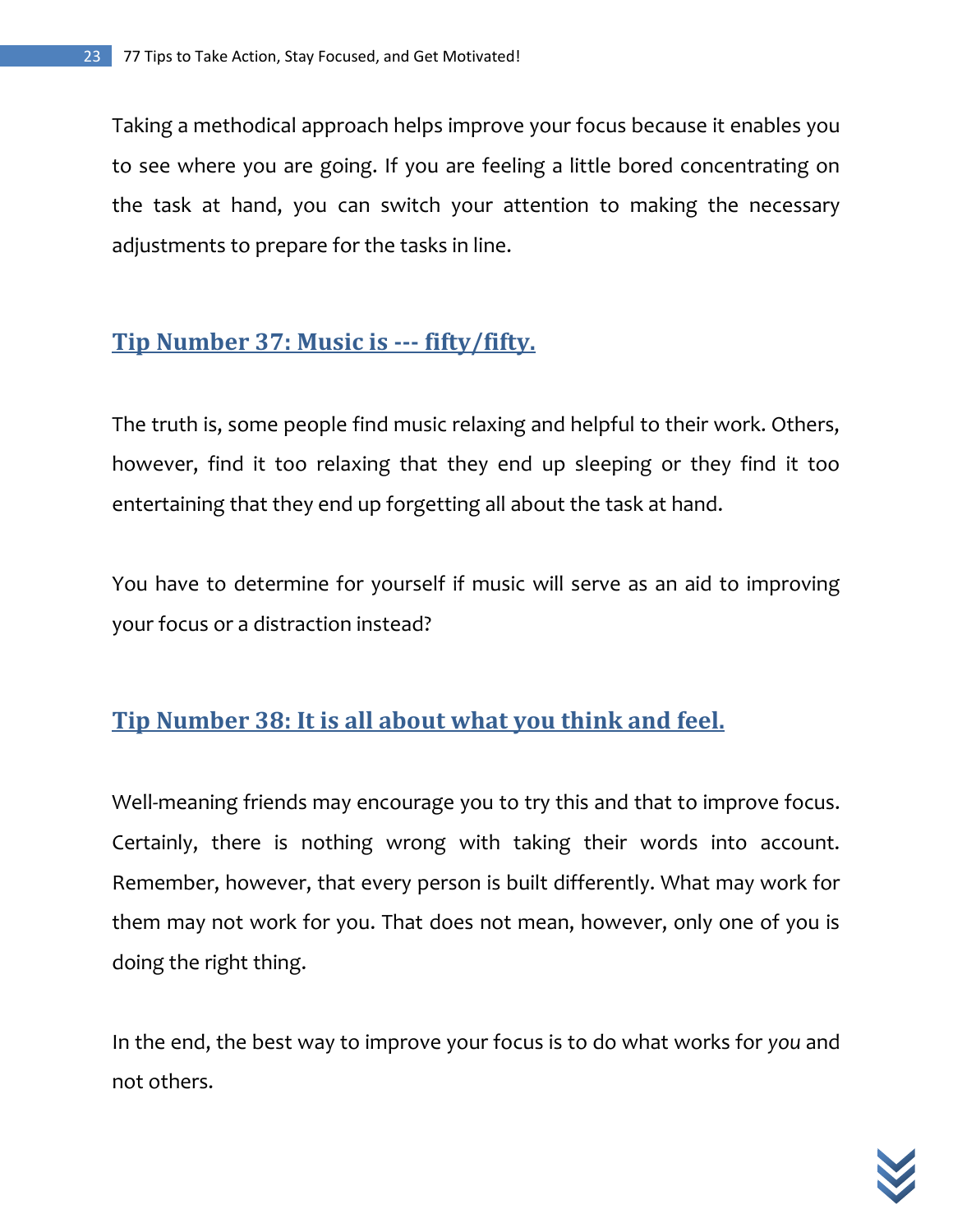#### **Tip Number 39: Do not be a pushover.**

Some people will try to sway your mind and make you feel guilty about the time you are devoting to your goal. Whatever it may be, if your goal is important to you and is not cruel or harmful to yourself or anyone, then you have all the right in the world to devote yourself to it.

# **Tip Number 40: Do not allow emotional conflicts to get in your way.**

One of the worst kinds of distraction is emotional conflict. This kind of problem eats away at your concentration. If there is anything that is bothering you, resolve it right away before getting back to work.

Do not allow it to fester inside you. The longer you delay resolving such conflicts, the harder a time you will have finding a way to re-open the discussion about it.

#### **Tip Number 41: Know your priorities.**

If you are torn between doing two things, you have to give yourself another ultimatum. Which is the more important priority – the goal you are working on or the alternative?

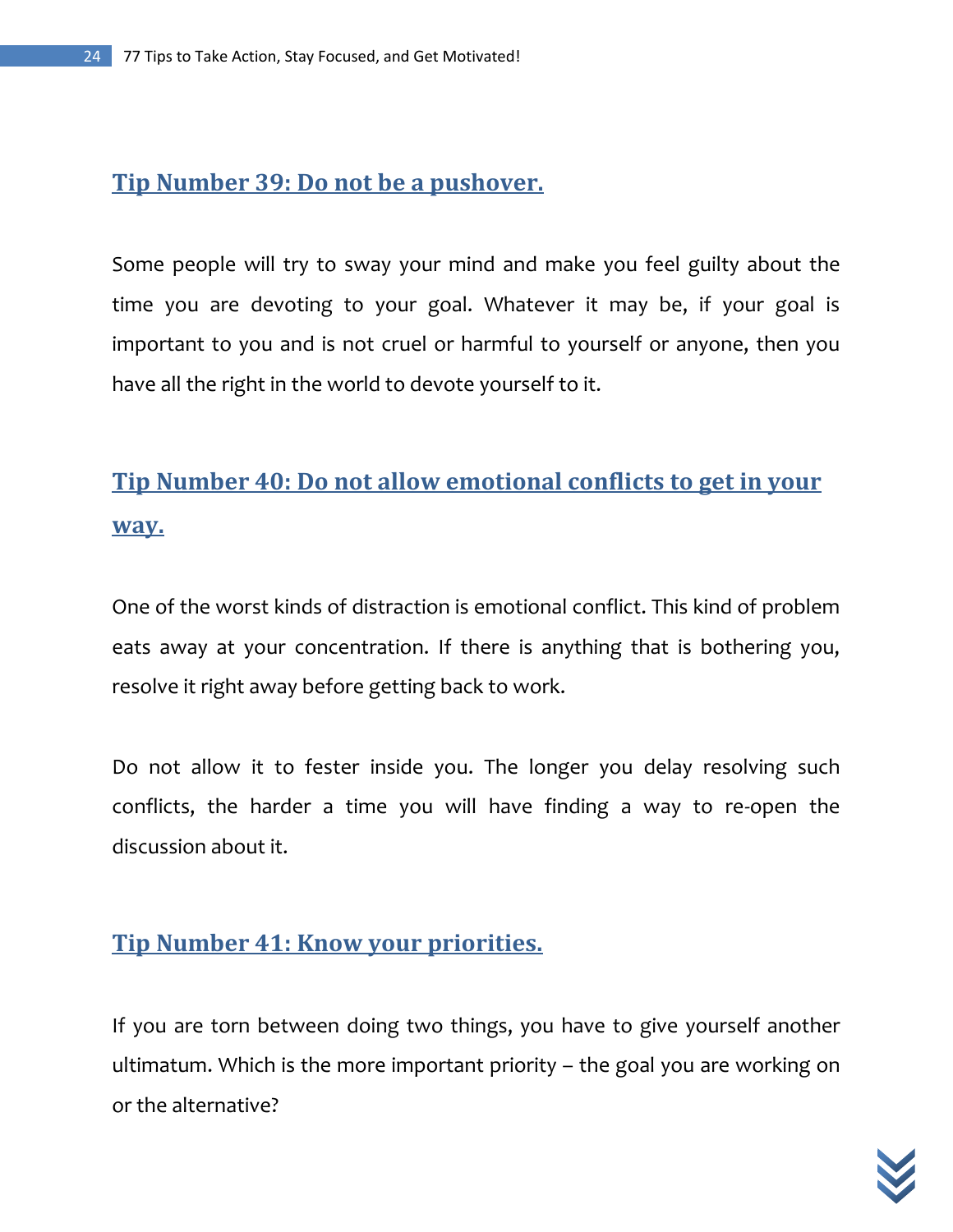Be brutally frank to yourself as you consider your options. If you have to choose which of the two you should lose, which of them are you willing to give up?

#### **Tip Number 42: Consider your energy patterns.**

This may sound a little too scientific, but rest assured that it is not. People have different energy patterns for various reasons. Some people, for instance, simply feel more energized to work in the middle of the night because there is absolutely no distraction to worry about, with everyone fast asleep.

Others like to work first thing in the morning because it makes them feel productive. Their energy then wanes when it gets to lunch time but jumps back up when it is in the early evening.

Try to familiarize yourself with your energy pattern. Think back on the days you were asked to complete a particular task. When are you typically more efficient in completing your work? When are you less than diligent working on your tasks?

**Tip Number 43: Maximize your time.**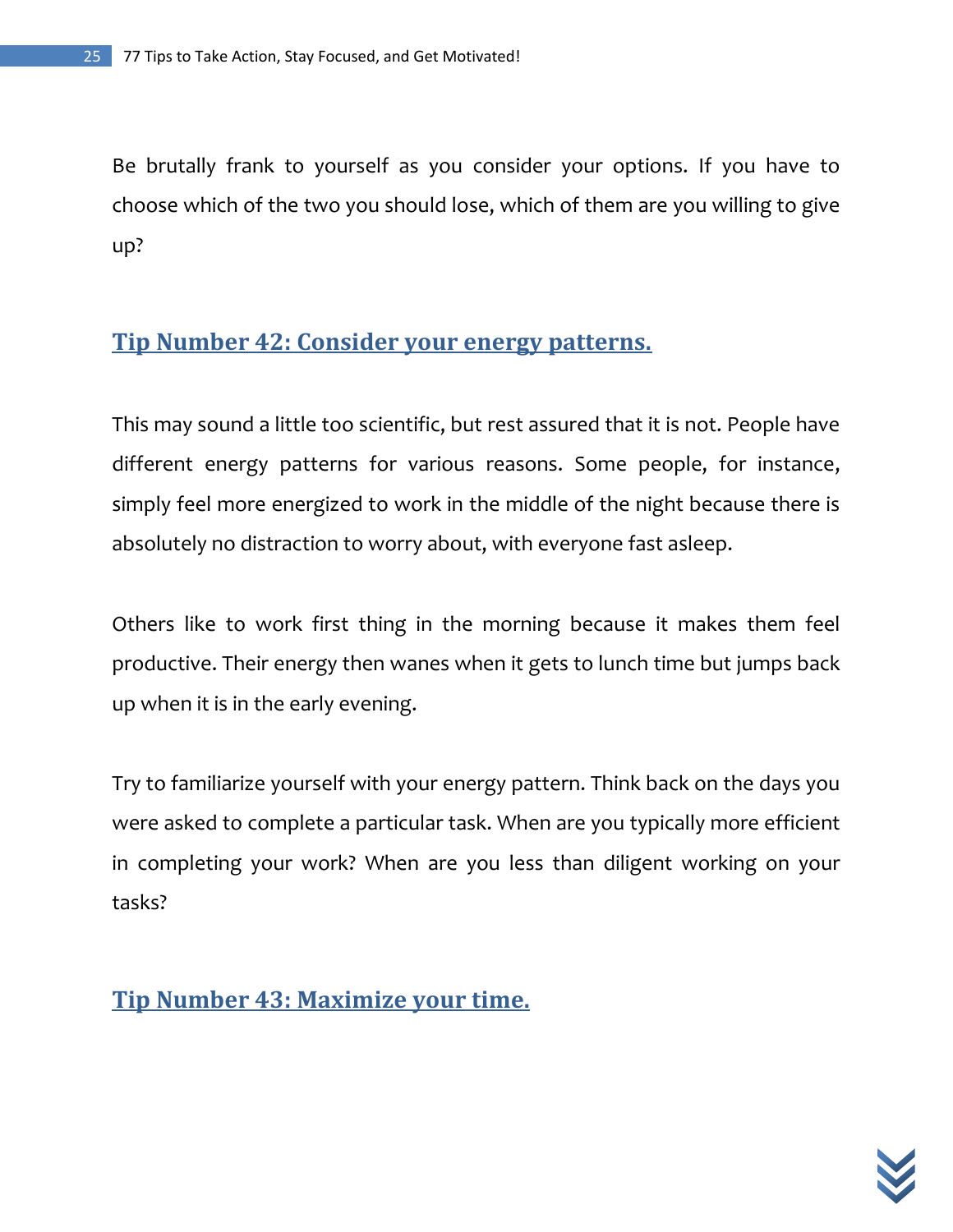Maximize your time in the sense that you should delegate what may be delegated to other capable individuals, thus allowing you to concentrate on the most critical tasks.

Your focus will be ruined if you have a million things to do and yet you are worrying the most about only three of them. If this is the case, you will never get to finish *anything.* 

Do yourself a favor. Find people whom you can trust to do a part of your work and then devote yourself to doing what you feel needs the most of your attention.

#### **Tip Number 44: Chew things down into manageable pieces.**

Say you were given one whole cake to eat. Should you swallow it down in one bite? It would be pretty impossible to make an entire cake fit your mouth, but you can definitely eat it all if you cut it into several slices. From there, you can eat a slice of cake one bite after another.

Sometimes, focusing on the bigger picture alone is not helpful. There are times when you have to forget about the bigger picture first and concentrate on one part of the picture at a time.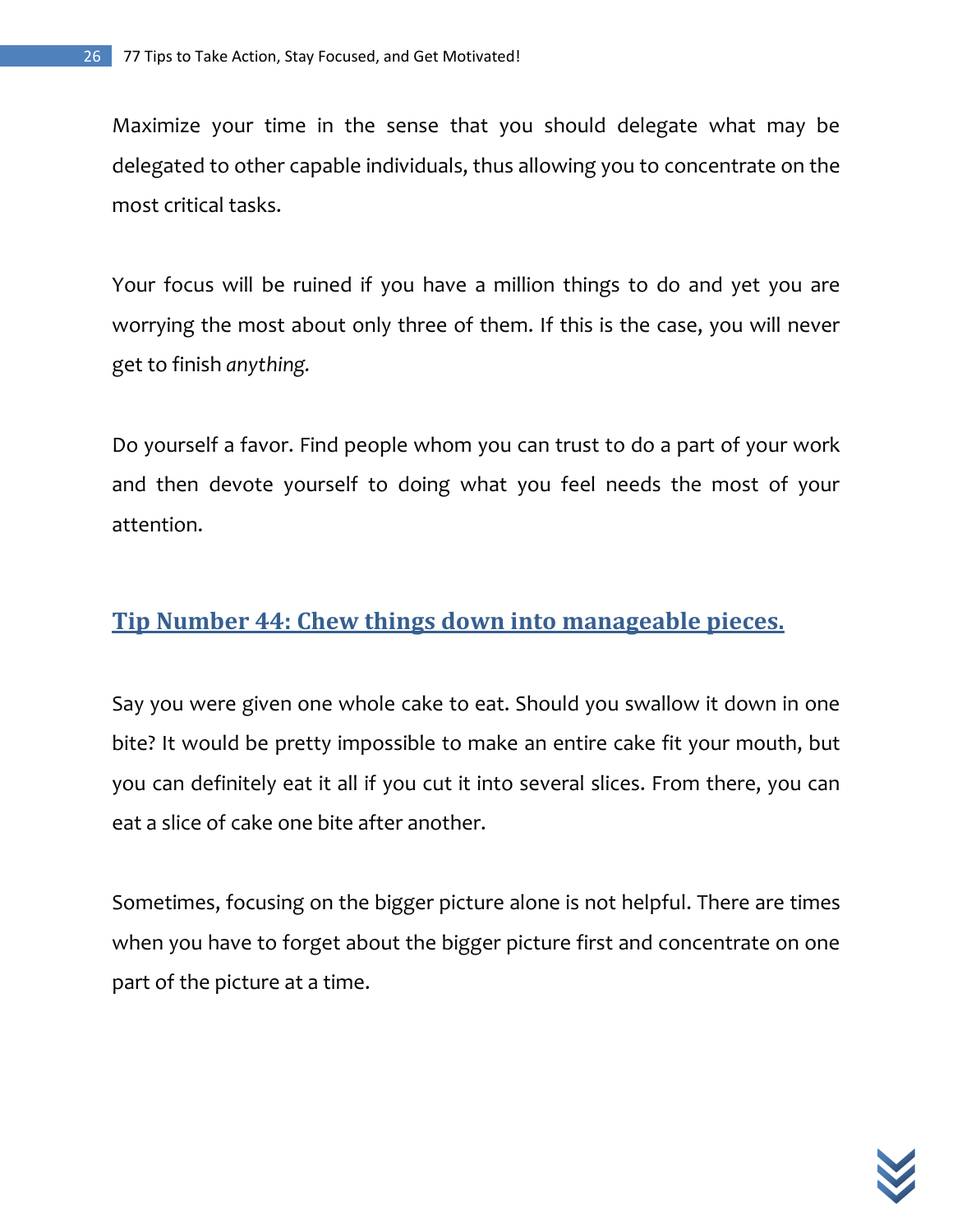#### **Tip Number 45: Make allowances for mistakes.**

Nobody is perfect. There will be times when nothing you can do is right. It is critical that you prepare beforehand for this and make allowances for mistakes.

If you can complete a task for thirty minutes, try giving yourself forty minutes instead. This way, you will not be terribly backed up if you do end up making a mistake or two. Giving yourself allowances will also prevent your mistakes from breaking your stride. You will keep going – no matter what – like an Energizer bunny!

#### **Tip Number 46: Practice memory improvement techniques.**

Memory and focus are intertwined in many ways. As such, improving your memory will consequently improve your ability to concentrate.

There are many ways to improve your concentration. You can find free exercises online. You can also try joining a memory training workshop or read a memory enhancement book. There are also memory training software programs that you could try.

**Tip Number 47: Learn how to read effectively.**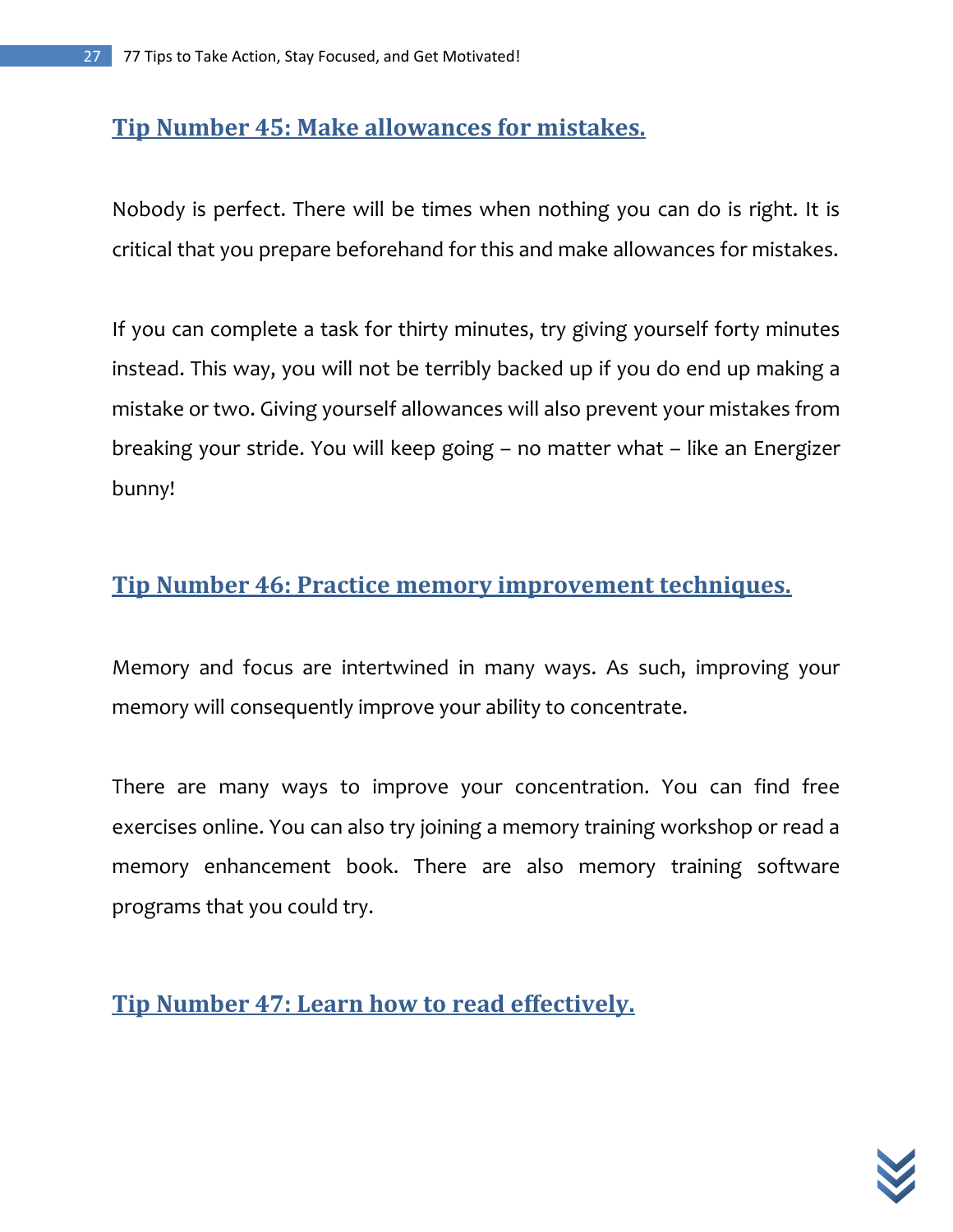Whether your goal is personal, work-related or something else, there will surely be a time when your goal would require you to read something. This should not be a problem, however, if you learn how to read effectively.

The world's fastest readers do not really read every word of the book or material they are reading. Rather, most speed readers are good at skimming and finding context clues. Their mind and eyes are trained to find the most important parts of each page and paragraph. Even if they have a limited amount of time to finish reading something, they will not have any problems grasping the most salient points about it.

The written word is one of the most notoriously common things that many people have a hard time focusing on. You will not have to su3ffer the same fate if you just take the time to learn how to read effectively.

#### **Tip Number 48: Be eager to learn***.*

No one is too smart to stop learning. You will have an easier time focusing on new topics or tasks if train yourself *not* to be reluctant to learn about new things.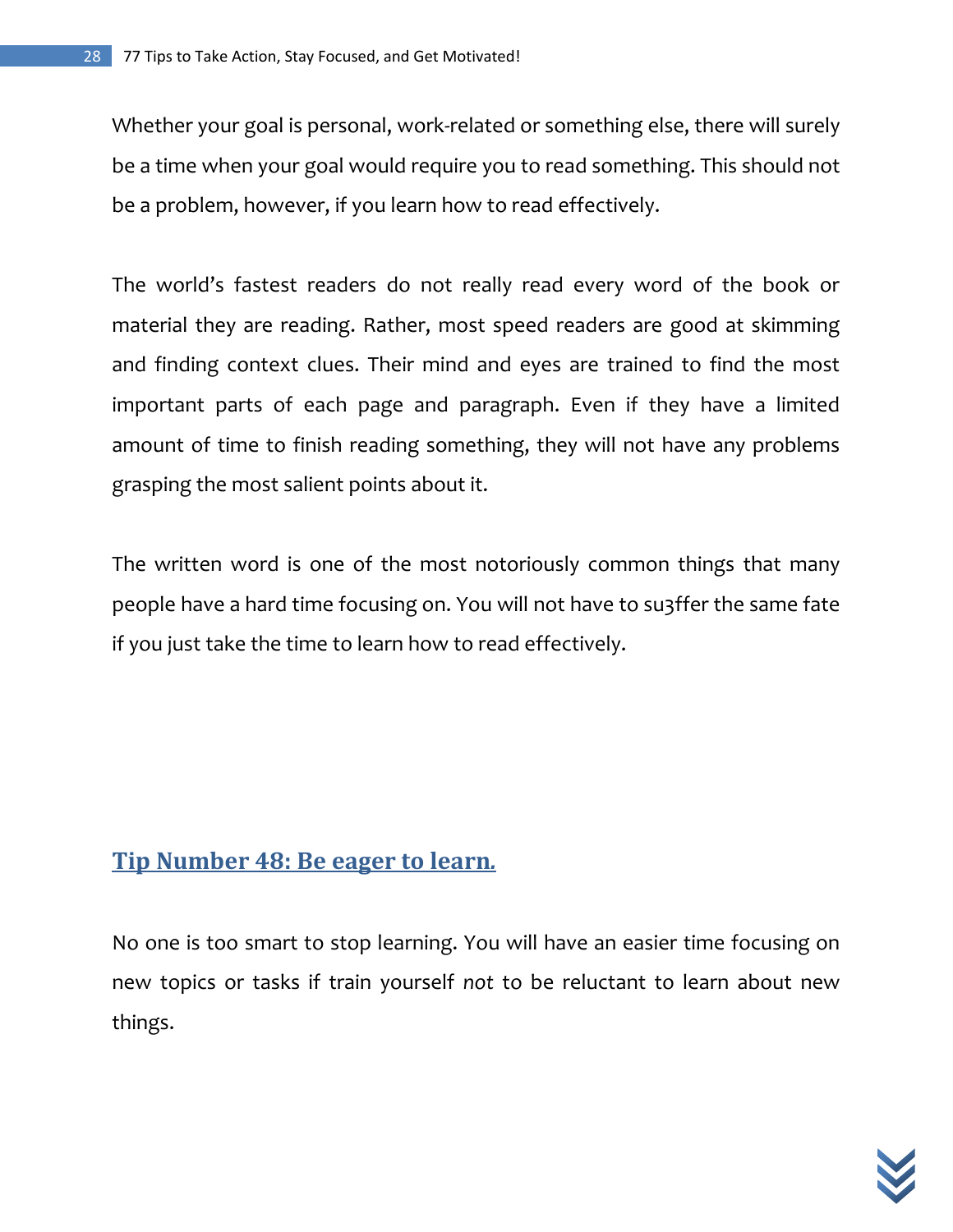Granted, old dogs have a hard time learning new tricks, but surely you have more brain cells and willpower than canines?

Knowledge is a beautiful thing, and you should not turn your back on the opportunity to learn something new if it is given to you.

#### **Tip Number 49: If you are the type and if it helps –** *pray***.**

Religion is purely personal – just like goals are. If prayer matters to a lot to you, then asking for a little bit of divine intervention would not go amiss. As the Bible says, *ask and ye shall receive.* 

Other religions in the world are surely of the same mind even if they couch it in different terms.

#### **Tip Number 50: Remind yourself of the consequences.**

If you are extremely tempted to give up on what you are doing and just lose yourself in having fun instead, remind yourself of the possible consequences and that is sure to get you back in line.

Say you want to lose weight. If you eat that extra cup of rice tonight, it would mean having to spend an extra hour in the gym tomorrow. If you fail to do that, it will mean having your weight increase by two pounds. In time, it will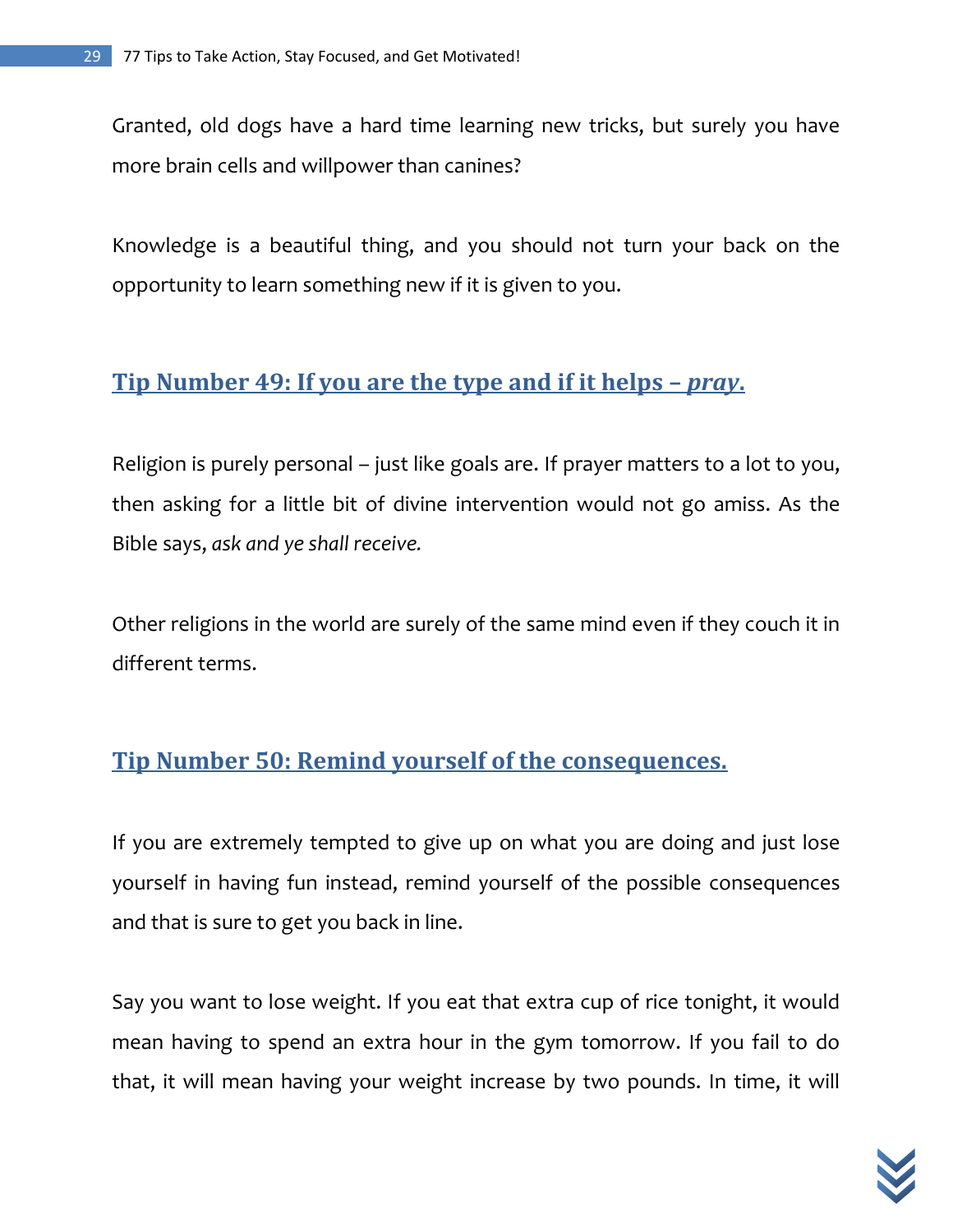mean not being able to fit into that new swimsuit you so wanted to wear to the beach party you are planning to attend – which the guy of your dreams is sure to attend as well.

Now ask yourself again – do you still want to stray from the task at hand?

### **Tip Number 51: Remind yourself that you are not the only one at stake.**

Most of the time, the goals you want to achieve affect others as well. Say it is your aim to increase profits by 25% by the end of the year. If you do not reach your goal in time, then you will not be able to give your staff the Christmas party and end-of-the-year bonuses they so richly deserve.

If you do not care about the consequences you will suffer from by losing focus, surely you are not *selfish* enough to ignore how your decision will impact others?

#### **Tip Number 52: Forward all calls to your voice mail box.**

Phones – all types of it – are also a source of distraction. Change your answering machine's message to let people know that you absolutely cannot afford to be disturbed. If they truly care about you, they are sure to understand.

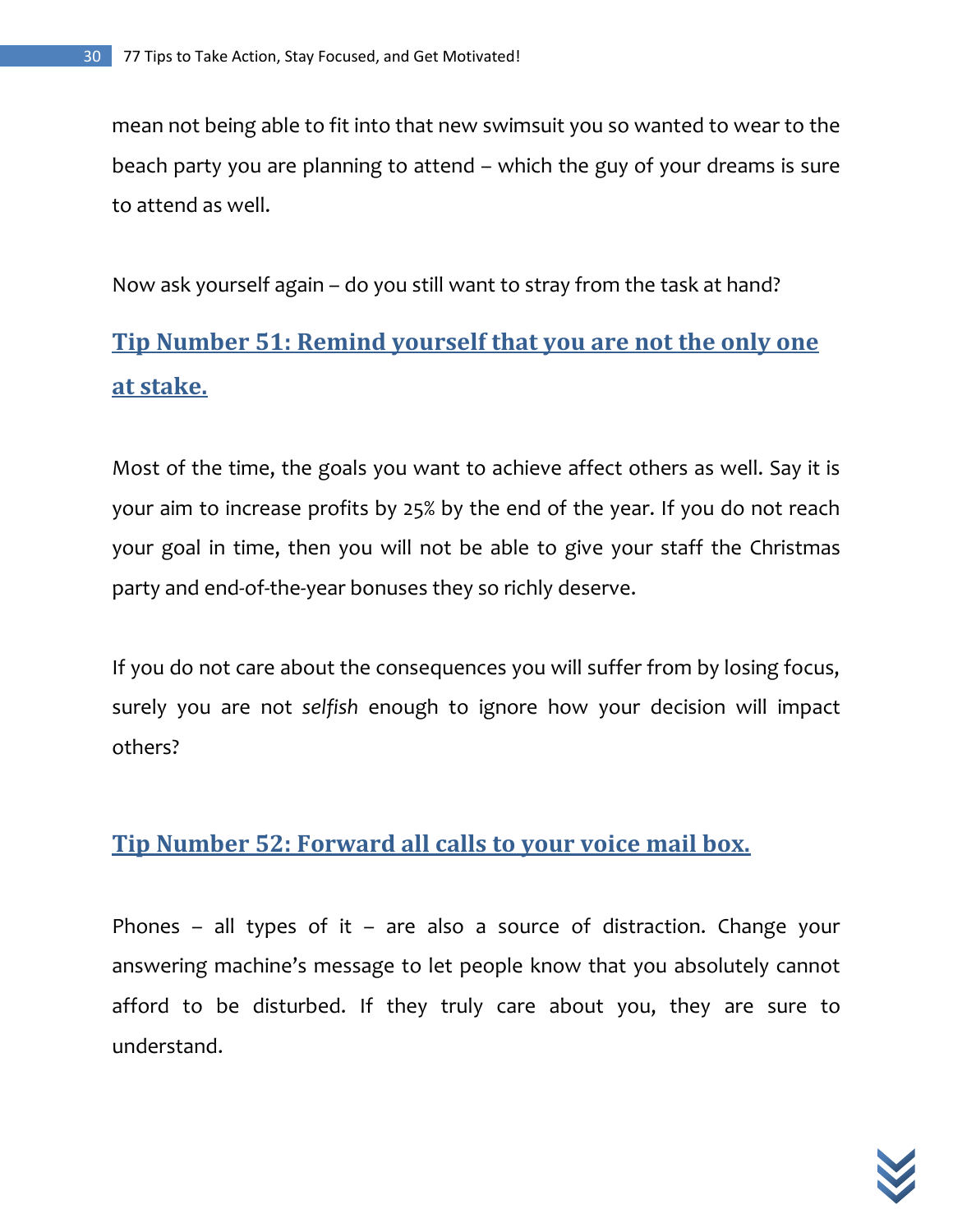Be sure, however, to let them know that you will be checking your email inbox every hour. If they have a drastic need to contact you, then they better start typing their emails.

# **Tip Number 53: Limit you email-checking to five minutes per hour.**

It really cannot be more than that because you are only supposed to reply to emails that are absolutely require a response. Anything less than important should be set aside. You have to be very firm about this rule or you will end up procrastinating again.

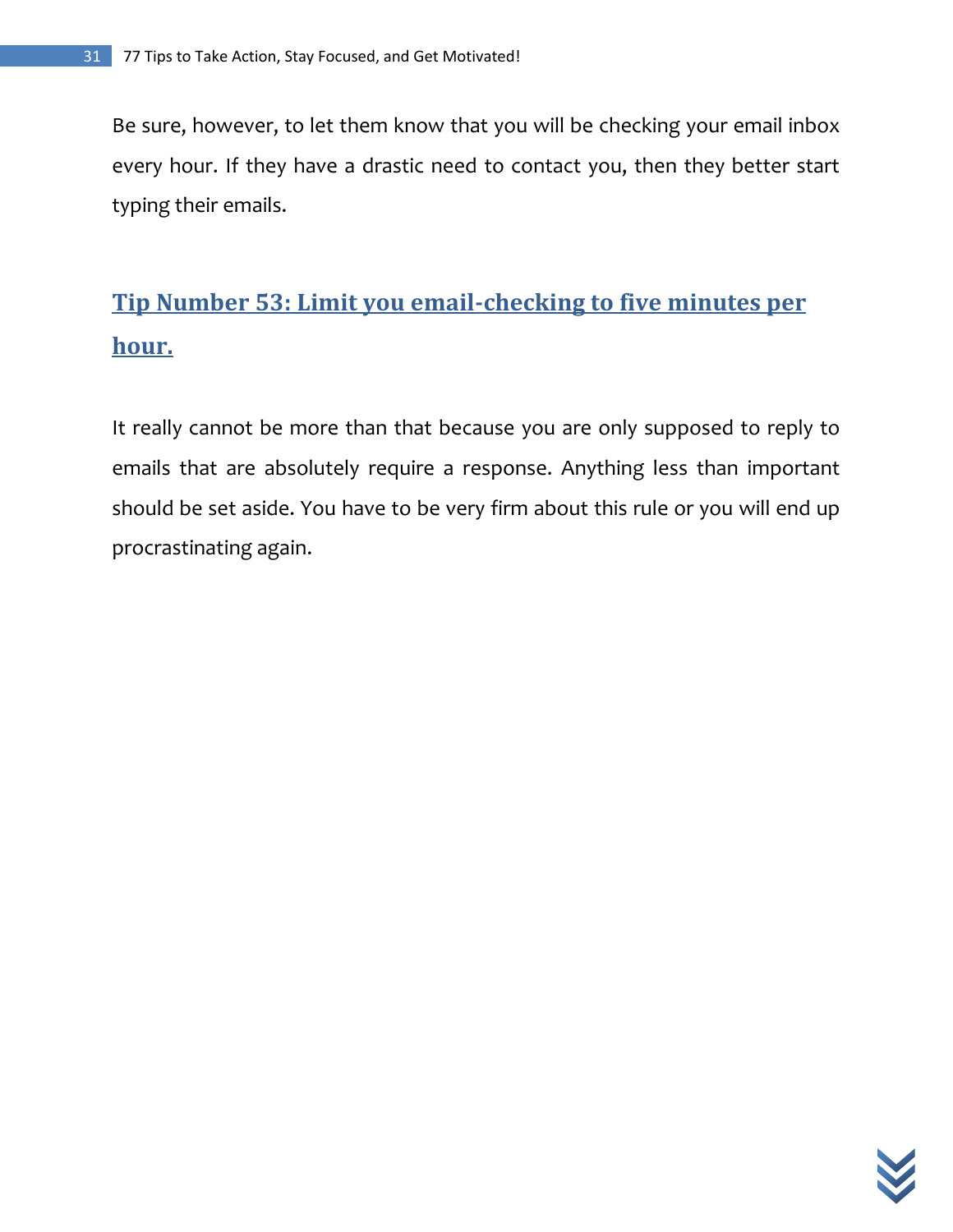# **Tips to Get Motivated!**

# **Tip Number 54: Remember that checklist? Do not forget to tick it off!**

Seeing your checklist near to completion will always work as a great boost to your confidence. If you were able to accomplish so much already, surely you can accomplish the rest of your tasks?

#### **Tip Number 55: Use affirmations.**

Affirmations are basically positive statements that you tell to yourself repeatedly like a mantra. These are supposed to help you enjoy a positive frame of mind and be more confident about accomplishing your goal.

Some people say that affirmations should not use potential forms of verbs like "I can". In order to further convince themselves of their abilities, affirmations should start with words such as "I will…" and "I am…" because you are *that*  sure about yourself.

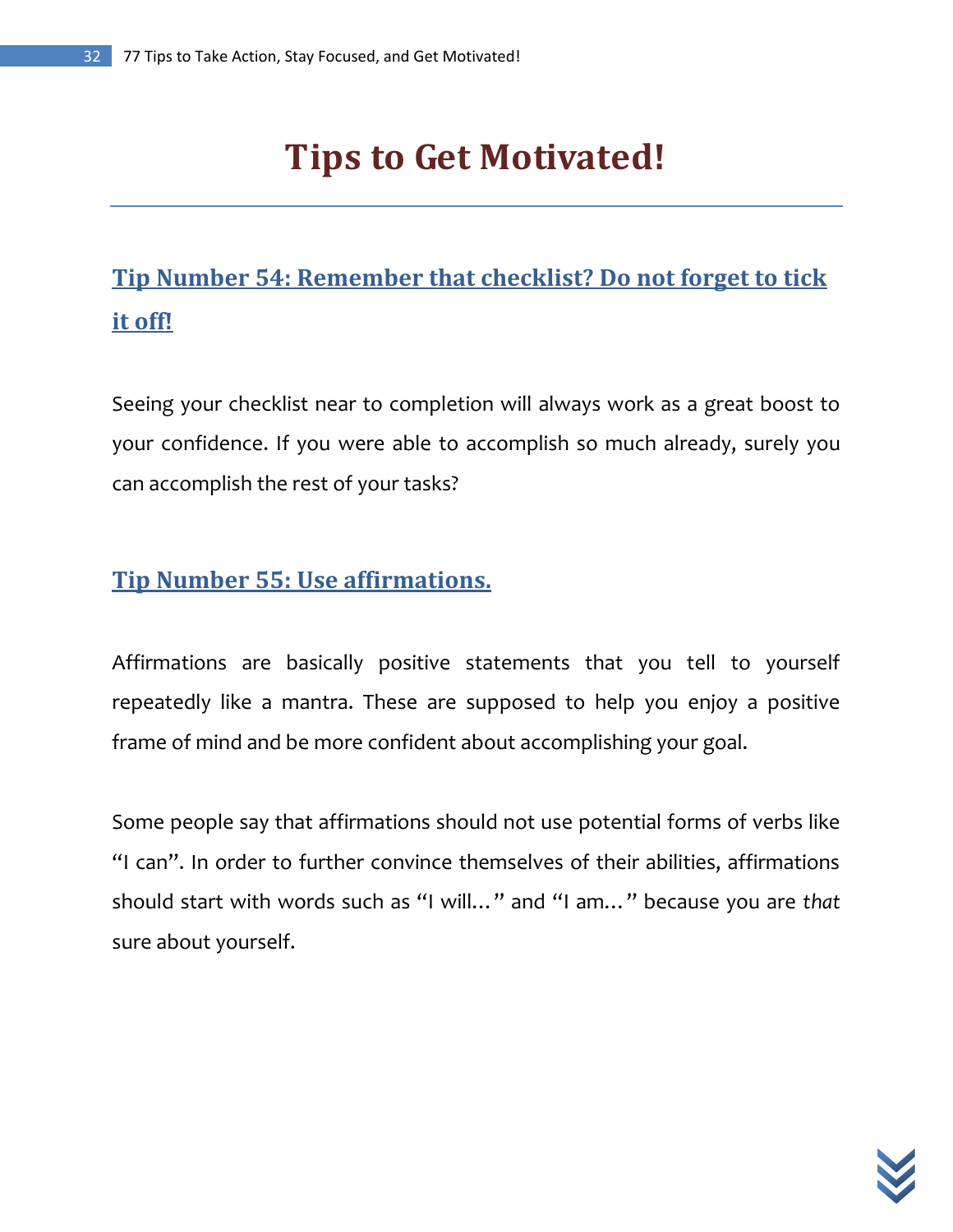# **Tip Number 56: Think of** *internal* **rewards to congratulate yourself.**

Positive reinforcement is always a good thing so do not forget to give yourself a pat on the back when you have completed one of the most fundamental steps to achieving your goal.

Now is the time to start tweeting about your latest task. Let yourself bask in the praise of your loved ones and friends as this will surely get you going.

#### **Tip Number 57: Reward yourself materially as well***.*

Material rewards certainly matter, too. It does not have anything extravagant although if it is something you can afford and truly want, then you can also promise yourself a big reward when you reach your goal.

Try to be a little creative about your rewards. You can pamper yourself with a massage, take a trip out of town, or allow yourself a night out dining in the most expensive restaurant in the area.

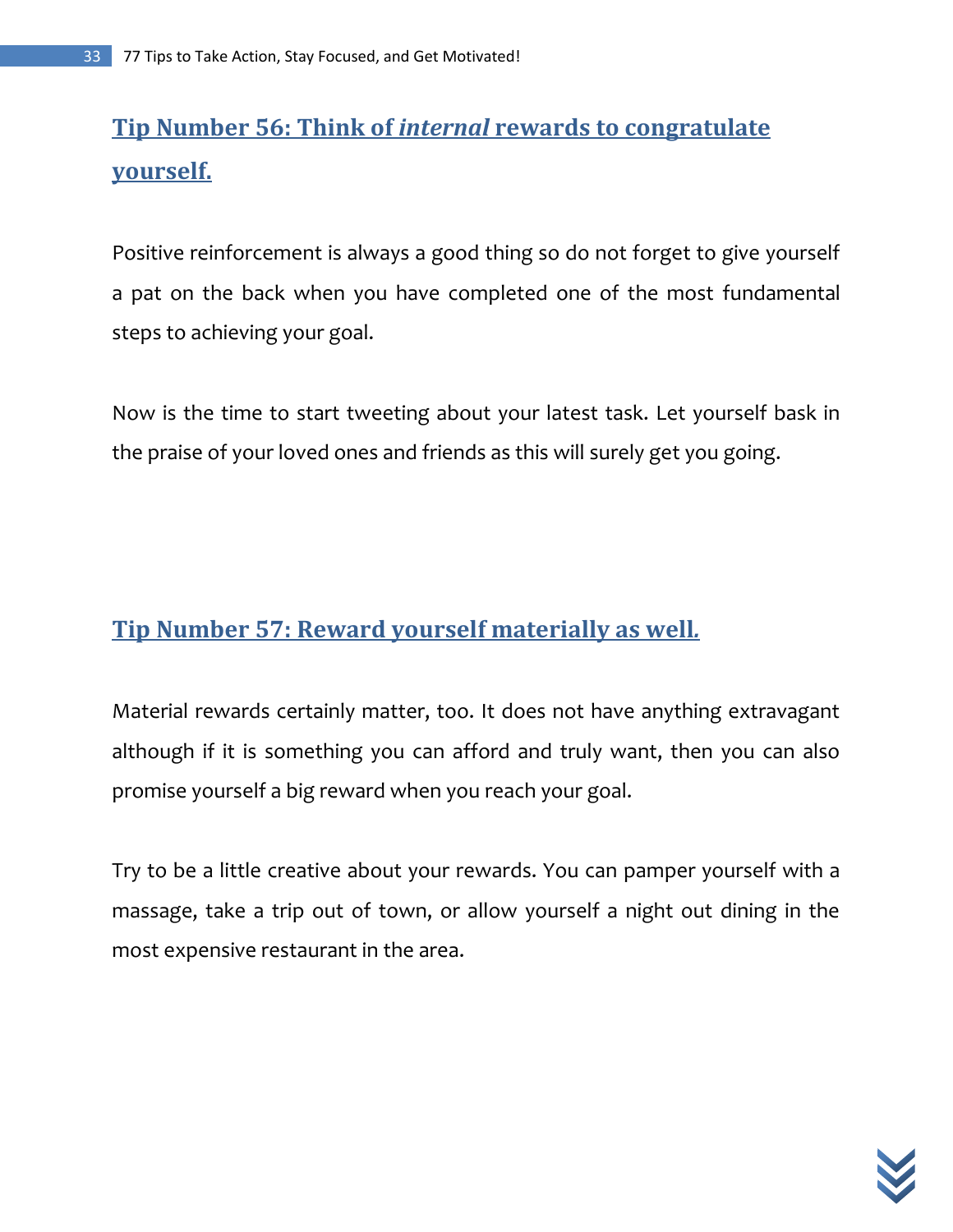It can also be something as simple as letting yourself laze the weekend away doing nothing and enjoying other small luxuries that you usually do not have time for.

Ultimately, just think about what will make you happy – and do it!

#### **Tip Number 58: Reassess your goal.**

Sometimes, the reason why you have a hard time motivating yourself is because your goal is no longer important. From time to time, you should reevaluate your goal and find out if it still as important or it needs a little redefining.

#### **Tip Number 59: Always search for the brighter side.**

Do not think that there is *no* brighter side because there always is. If you feel you have hit rock bottom, there is still a bright side. When you are down, there is no way else but *up!*

#### **Tip Number 60: Look for a role model.**

A role model does not have to be someone perfect, famous, or even older than you. Rather, that role model has qualities that you so admire and you wish to have because you will become a better person for it.

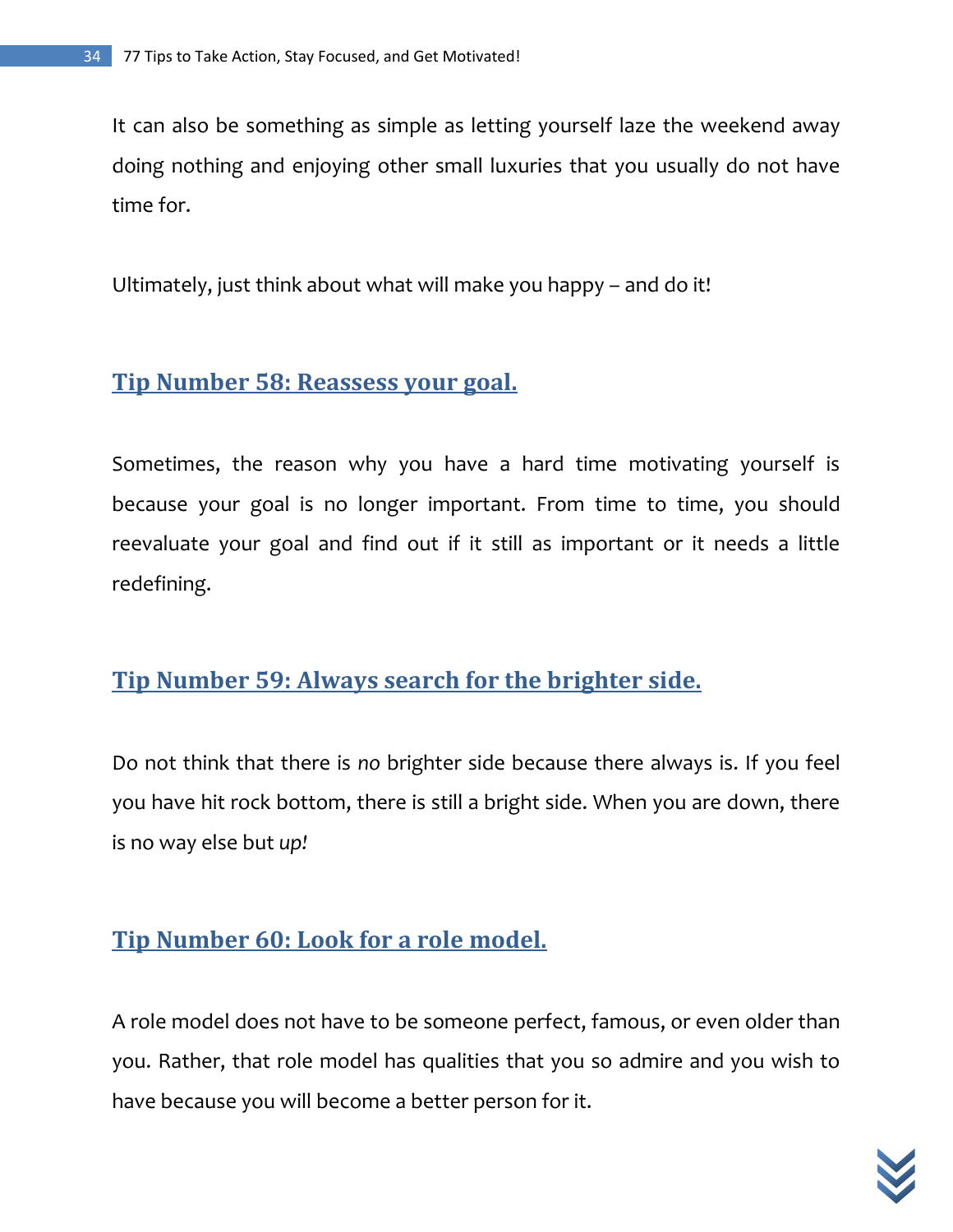When you feel like giving up, think about your role model. No one is immune to having temptations but every person has the power to say 'no' to it. Your role model was strong enough to say 'no' to distraction and stay focused. Surely you can do it, too?

In the end, both of you are flesh and blood mortals – capable of doing the same thing as long as you put your mind to it.

#### **Tip Number 61: Search for inspiration.**

Role models are different from inspiration. Role models are someone you try to emulate. People, things, or places to inspire you are also like goals, though. Why is becoming wealthy your goal? It is because you want to give your parents a chance to retire early. Then your parents are your inspiration.

When you are extremely frustrated about what is happening and you feel like throwing the towel, picture your parents and what they will be like if they have to continue working for years in spite of their frail health.

**Tip Number 62: Do not fail to take advantage of the power of visualization.**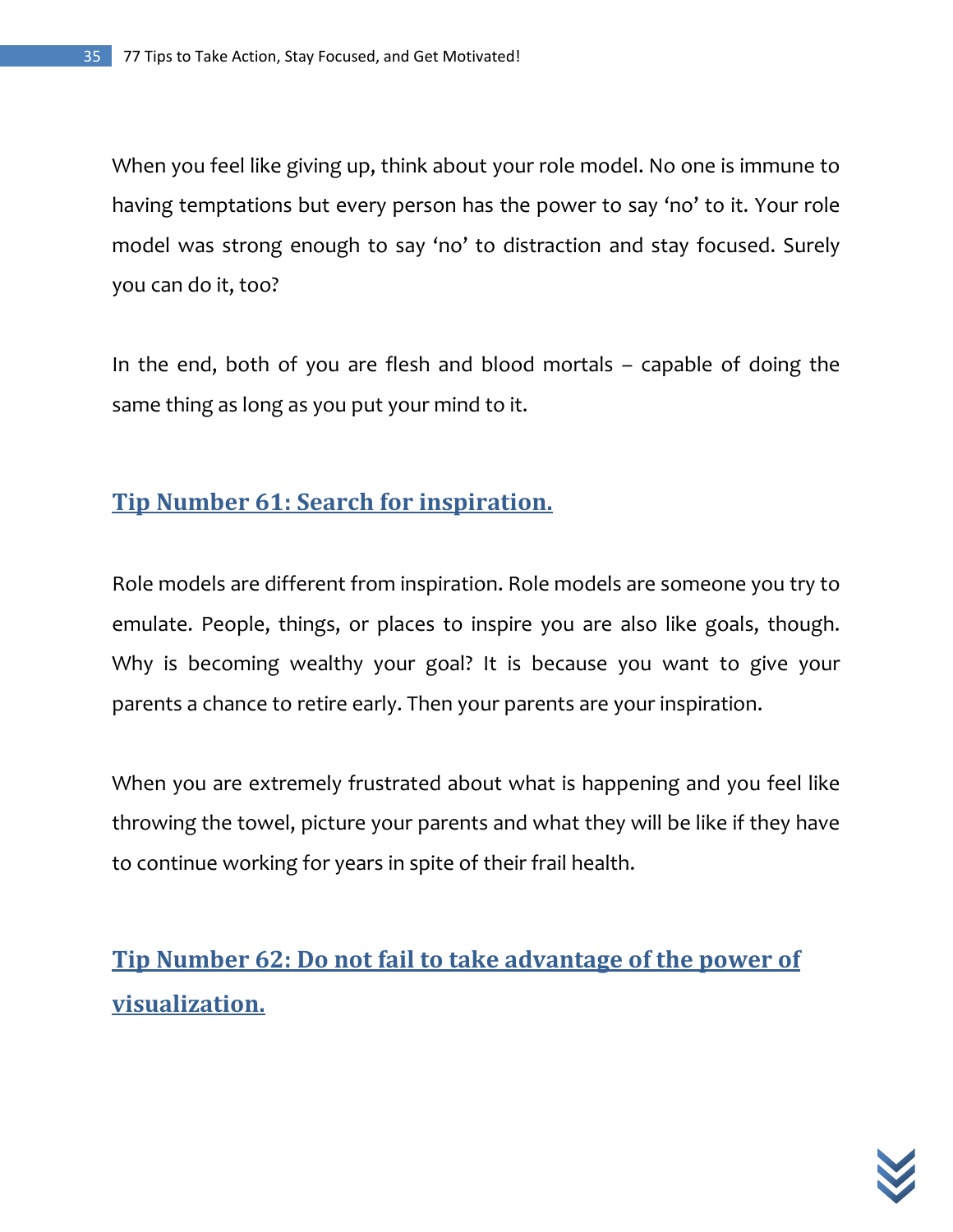It is easier to keep yourself motivated when you are able to visualize reaching your dream. Close your eyes and try to imagine what would happen if you were to reach your goal. How would it feel? What would happen afterwards?

Make it so vivid that you can actually feel the joy of reaching your dream.

#### **Tip Number 63: Proverbs are there for a reason.**

If you have noticed, proverbs and old sayings have been used throughout the book quite frequently. That is because they are true. Clichés have become clichés because they have been said too often and are essentially facts.

If there are no words you can think of personally to get yourself motivated, do not hesitate to call in the power of proverbs.

#### **Tip Number 64: Talk to children.**

Kids say the darnedest things indeed, but they also often have an ingenuous way of seeing things. With their views untainted by cynicism and greed, children can get you back to seeing the world with rose-colored glasses.

**Tip Number 65:** *Carpe diem!*

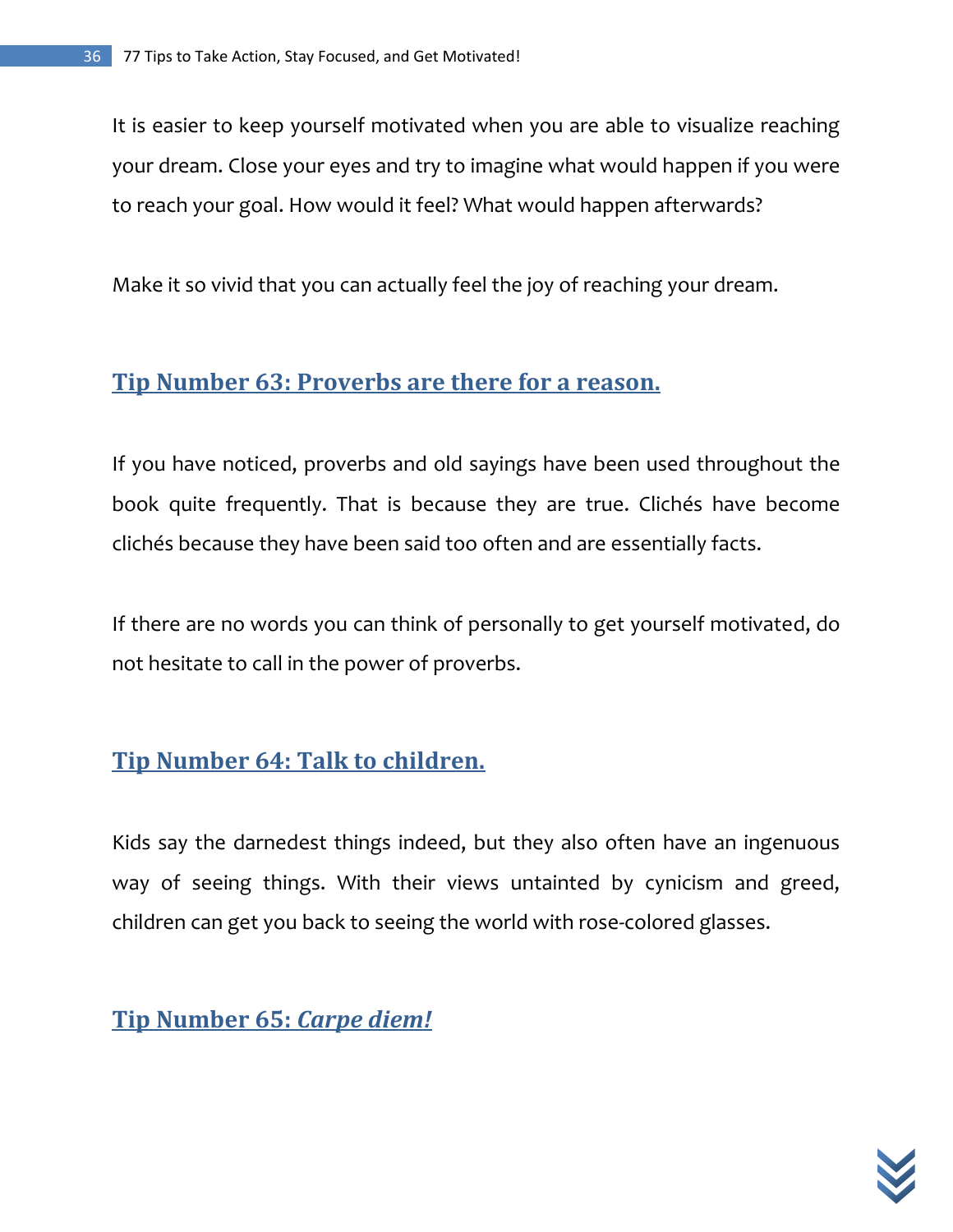That is Latin for 'seize the day' if you have forgotten. Tell yourself that the opportunity your goal represents comes only once in a lifetime. If you do not seize the day – or the moment for that matter – then that chance may never come again.

Are you willing to take that risk?

## **Tip Number 66: Think of the last time you worked against all odds – and won***.*

You are a powerful person yet sometimes you may need to remind yourself of it. If your confidence has taken a nosedive for any reason, think back of the last time that you worked against all odds. Think of the time that no one had your back and only you had faith in yourself. Think of the time you had taken the role of an underdog – and won.

You did it then. You can do it again. Just believe!

#### **Tip Number 67: Join motivation seminars now and then.**

If you have never tried attending a motivation seminar, it is easy for you to say that these so-called self-help gurus are just out to con you out of your money. But why not give it a try? At the most, you will only lose a couple of dollars for attending. Yet what if it works? Then you would have gained so much more!

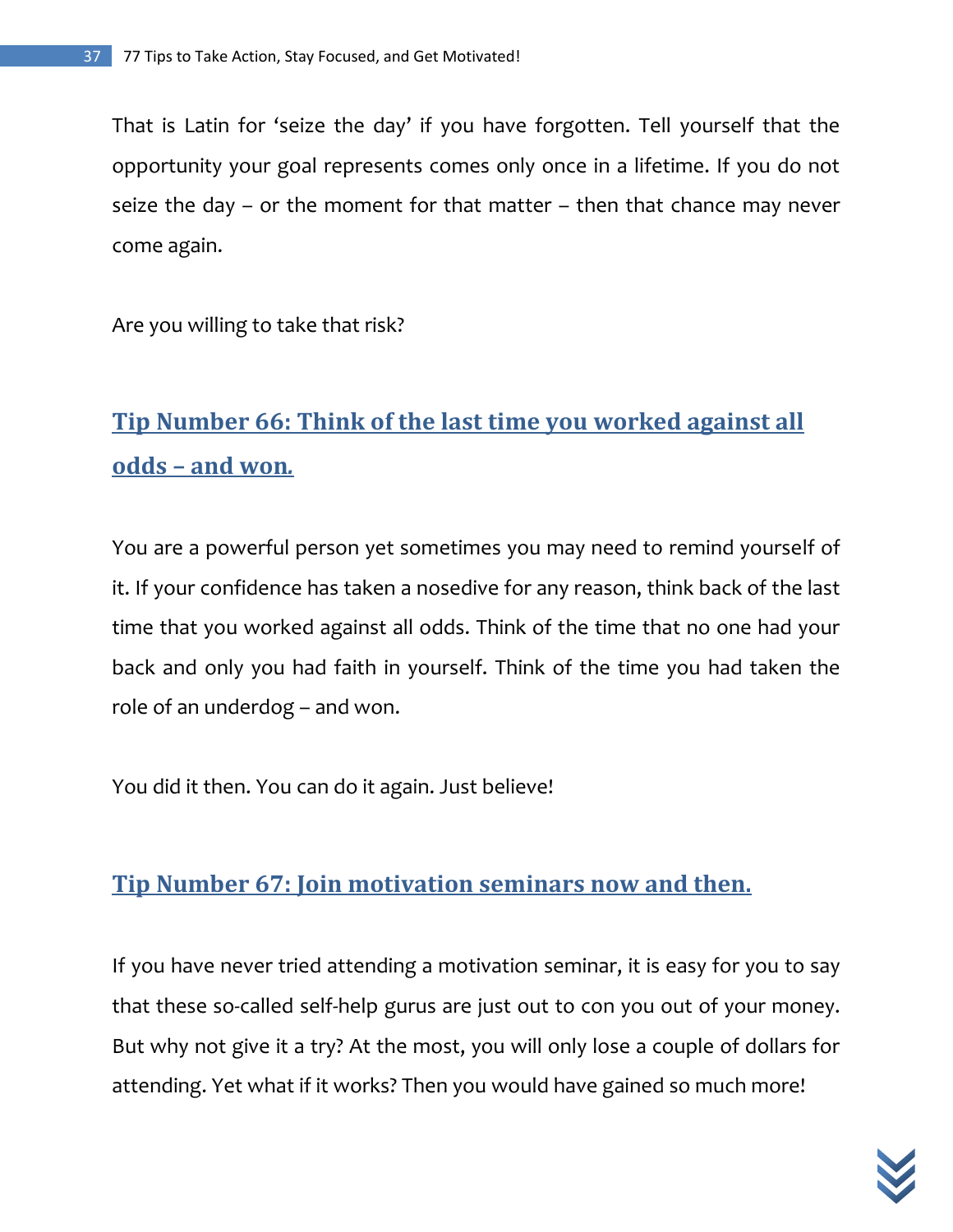If you have no idea which of today's many inspirational speakers is the best, do not hesitate to ask for recommendations. Check the Internet for reviews as well.

#### **Tip Number 68: Remember the little things.**

Motivation is also a matter of point of view. If you are tired of working or doing something for the sake of achieving your goal alone, then do it just for the sake of it.

Do it because you are having fun doing it. Do it because you love it and it makes you feel good. Sometimes, the journey counts more than the actual destination.

#### **Tip Number 69: Keep a gratitude journal.**

If Oprah herself does this, then surely everyone has the propensity to benefit from it as well? For each day, try to think of as many things as you can that you are sincerely thankful for.

If you feel that you have absolutely nothing to be thankful about, then you are wrong. You are alive, aren't you? You can still read this and perhaps take up a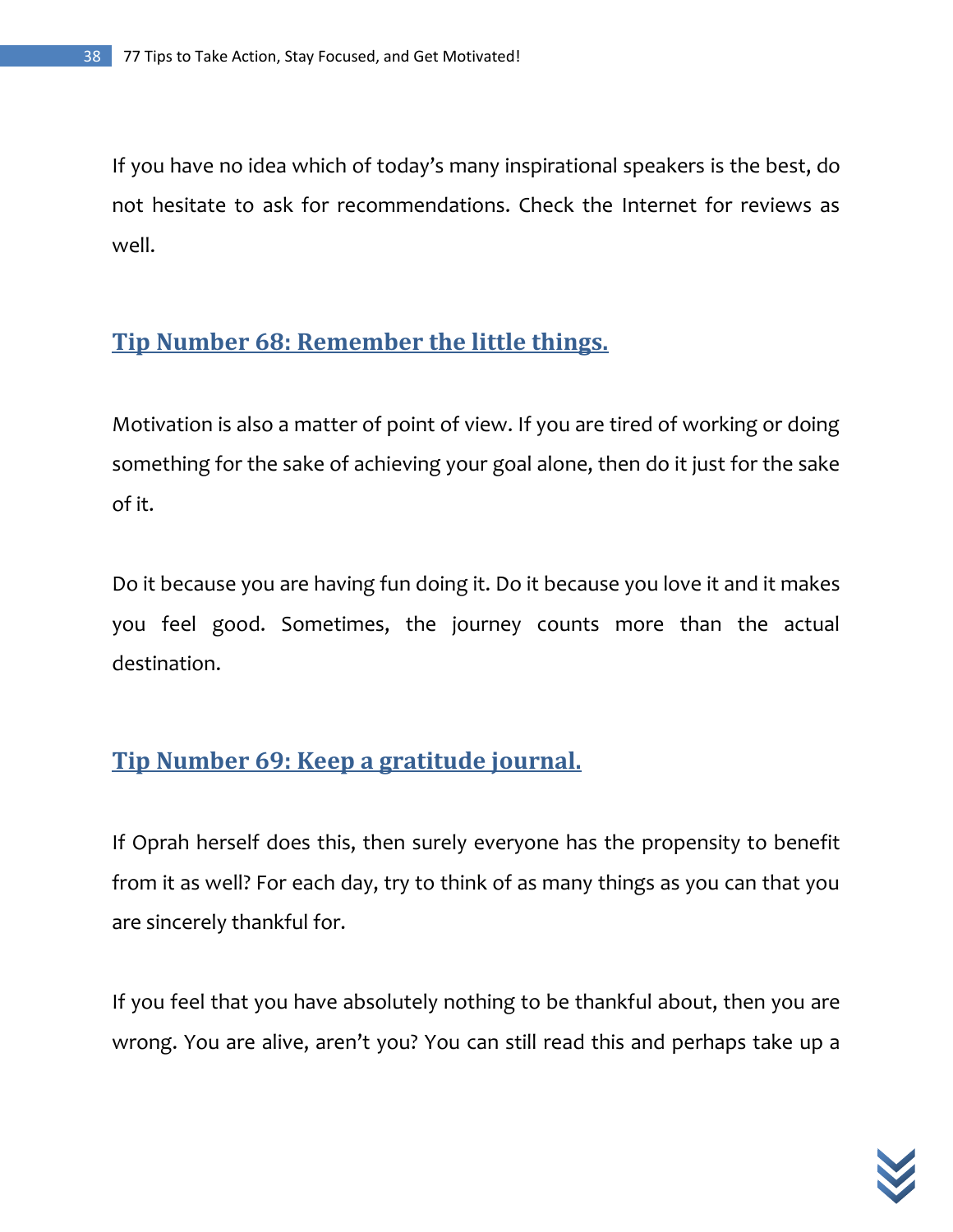pen and write your first post in your thank you journal, can't you? Then that already gives you three reasons to be thankful about.

Remember: motivation is a matter of perspective. If you cannot see it from one angle, then you probably could in another.

# **Tip Number 70: Are you tempted to give up? Do (Insert Number Here) more.**

When you feel like you have reached the end of your tether, make one last big push by doing 5 more. Or if you are just one step away from giving in to exhaustion or sleep then do just 3 or even just one more!

You may not have completed your schedule for today, but knowing that you gave it your best is enough to give you an energetic and motivated for the next day.

#### **Tip Number 71: Failure is** *not* **an option.**

Granted, you are not stuck in the moon, flying in Apollo 11, but does it really matter? You just have to imagine yourself in the same back-against-the-wall scenario and that is sure to be motivation enough to work hard.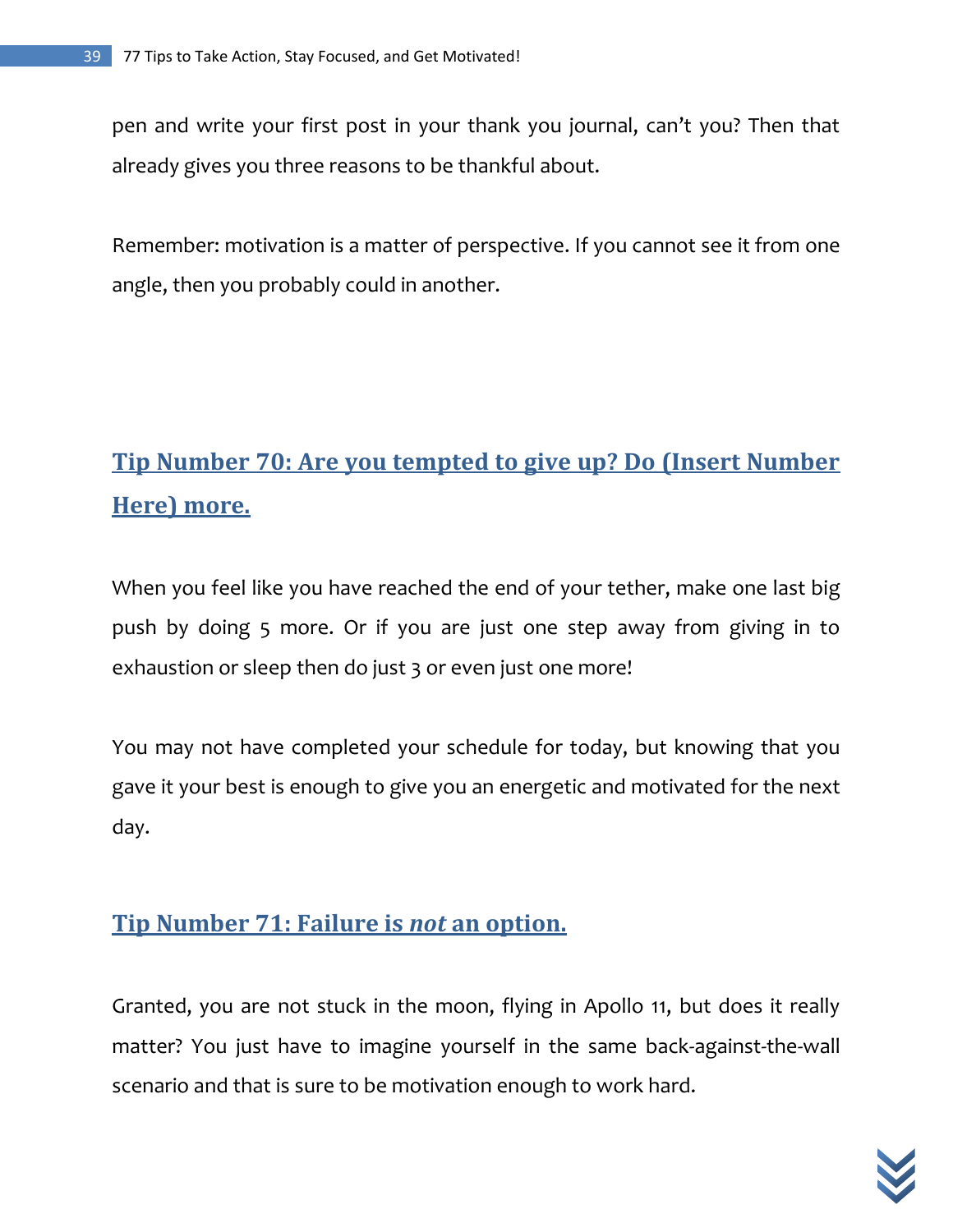Earlier, you have learned how it is to get past failure and the importance of *not*  beating yourself up about it. Even so, that does not mean you can get away with never worrying about it.

# **Tip Number 72: Never say never – unless it is to say you will**  *never <u>quit.</u>*

You may change tactics, rest for a while, and redefine your goal but none of those means you are quitting. Never should *never* be a part of your vocabulary – even if that sounds contradictory; the moment you start entertaining doubts is the moment you start losing.

#### **Tip Number 73: Aim to be** *better* **and not perfect.**

Aiming to be perfect is like aiming for the moon. You will never be able to reach for it with your hands. But what you can do is to improve yourself and make yourself or your situation better.

You may not be able to reach for the moon, but if you were to arm yourself with a telescope, then the moon could get closer to you instead.

**Tip Number 74: Hope for the best but prepare for the worst.**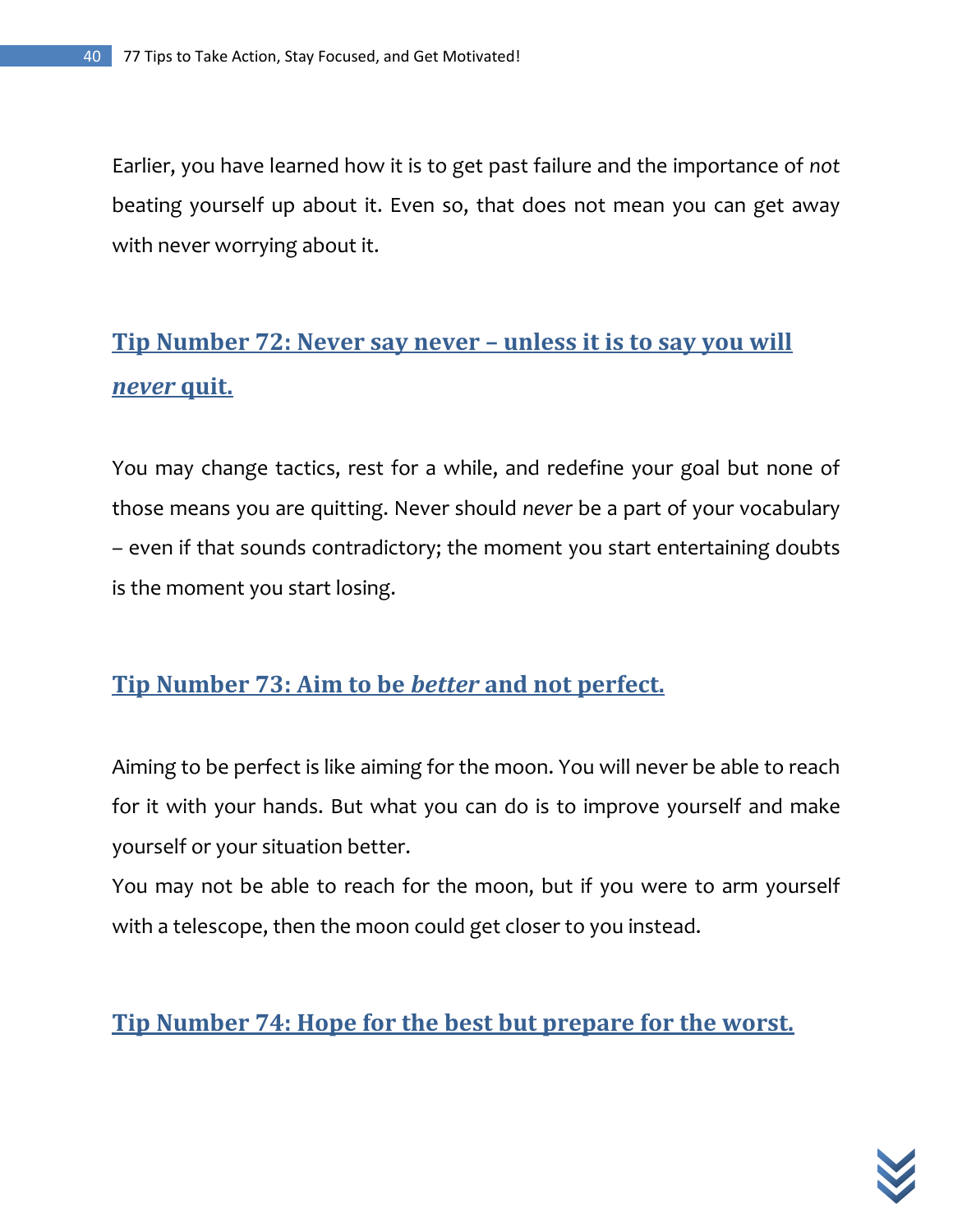Motivation can be a double-edged sword. On one hand, it can pierce the clouds of depression and doubts away and especially when your motivation pays off and you succeed in what you are trying to achieve.

But what if you do not get what you want? Motivation can end up hurting you by setting yourself up for a fall. This *will* happen if you have also not prepared yourself for the worst.

Preparing yourself for the worst just means that you at least have considered the possibility – and taken the necessary steps for dealing with it.

#### **Tip Number 75: Do it – no matter how long it takes.**

It is very important that you do not give up on your goal just because your route to success turned out to be longer and more twisted than expected. That is the card life has dealt you so deal with it and – again – move on.

**Tip Number 76: Do not allow any source of frustration, problems, or depression get worse. Eliminate it right away.**

If there is anything troubling you and making it difficult for you to stay focused and motivated – get rid of it right away. Nip it in the bud and do not wait for it to turn into a full-fledged disaster.

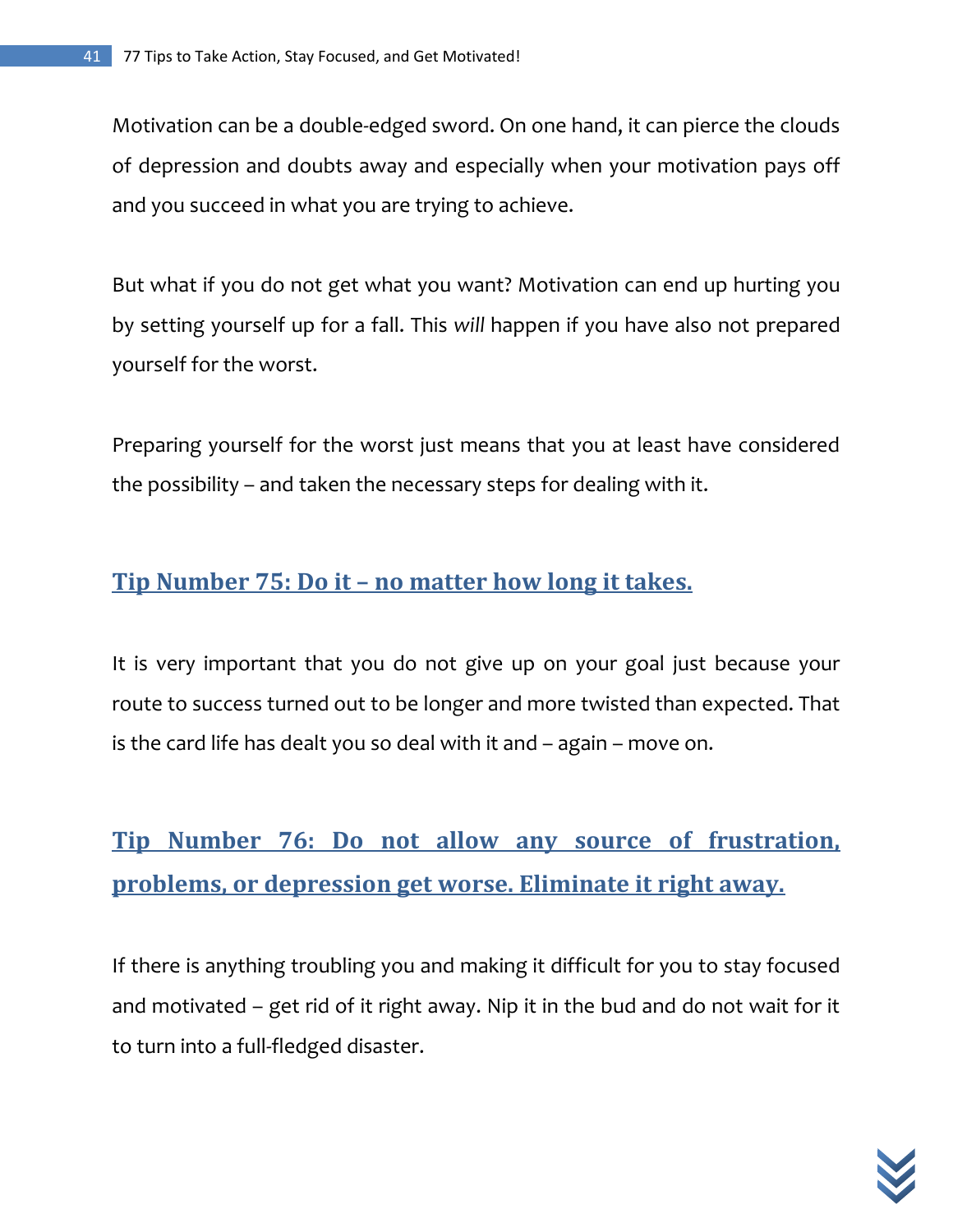# **Tip Number 77: Think of all those who did not reach as far as you did.**

If you were to crow out loud about your victories, then this would be boasting. But you are not. You are just quietly reflecting on how far you have gone and what you have achieved that others cannot.

Sometimes, a person has a tendency to keep on comparing himself to those he feel is better than he is that he fails to realize how much he himself has done more than the others.

When you realize that, you will see for yourself that accomplishing more than others does not make you better. You just happened to be luckier, perhaps, or more patient. The same goes for those who have done more than you.

Motivation is also a matter of time. You will get your goal – you just have to work hard and keep your eyes on your destination.